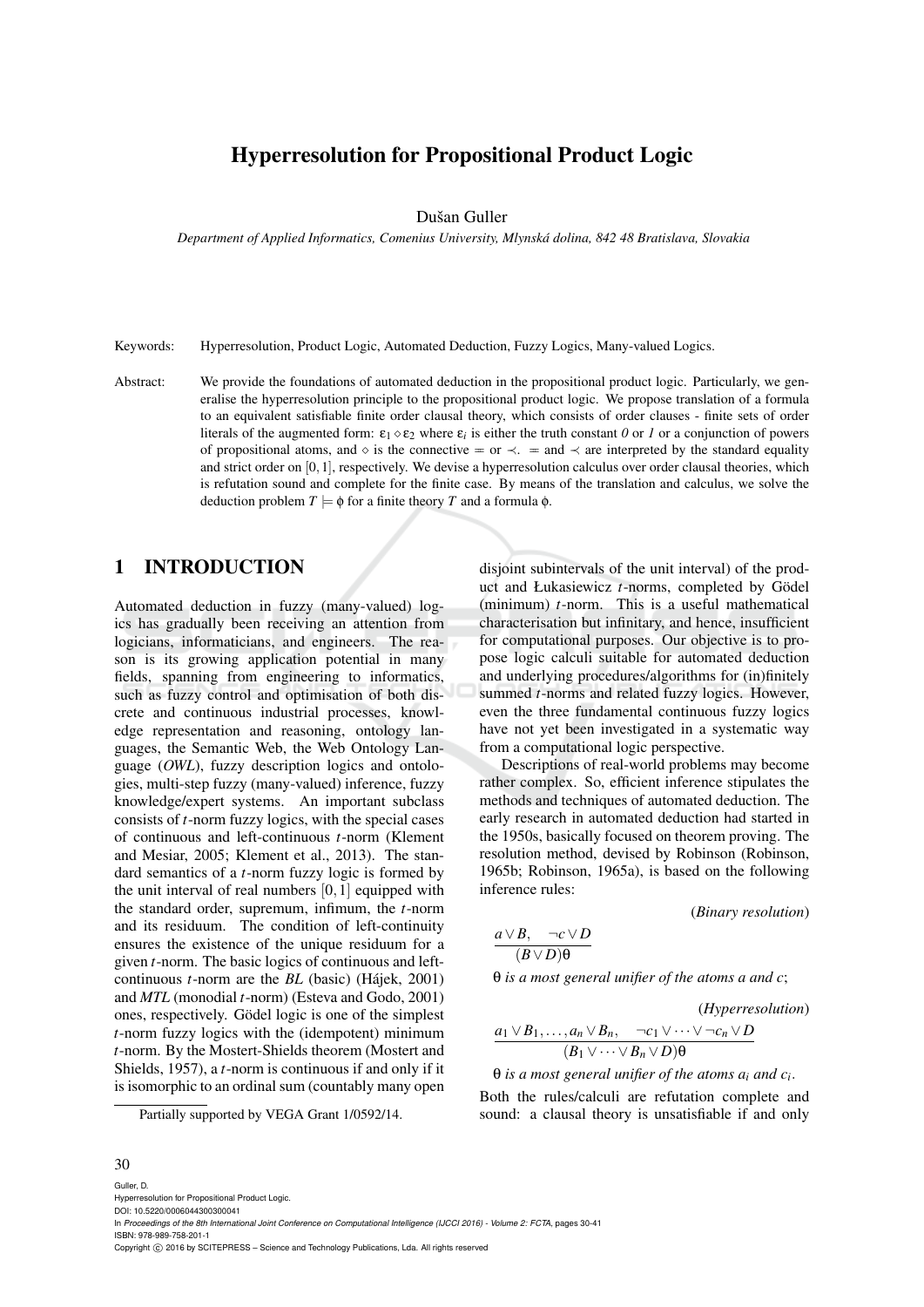if the empty clause can be inferred. A large class of refinements and strategies has been developed (Bachmair and Ganzinger, 1994; Bachmair and Ganzinger, 1998). Another direction in automated deduction constitutes the Davis-Putnam-Logemann-Loveland procedure (*DPLL*) (Davis and Putnam, 1960; Davis et al., 1962) and its refinements, e.g. chronological backtracking is replaced with non-chronological one using so-called conflict-driven clause learning (*CDCL*) (Silva and Sakallah, 1996; Marques-Silva and Sakallah, 1999). Most modern propositional *SAT* solvers are based on the *DPLL* or *CDCL* procedure, improved by various features (Biere et al., 2009; Schöning and Torán, 2013).

In recent years, we have investigated both the propositional and first-order case of Gödel logic. In (Guller, 2010; Guller, 2012a), we have proposed an extension of the *DPLL* procedure. In (Guller, 2012b; Guller, 2016a; Guller, 2014; Guller, 2015a), we have devised an extension of hyperresolution, augmented by truth constants and the equality,  $\equiv$ , strict order,  $\prec$ , projection,  $\Delta$ , operators. As a side result, we have shown that unsatisfiable formulae are recursively enumerable (Guller, 2016b; Guller, 2015b).

Our exploration also concerns the propositional product logic with the multiplication *t*-norm. We have introduced an extension of the *DPLL* procedure (Guller, 2013; Guller, 2016a). In this paper, we examine the resolution counterpart. Particularly, we generalise the hyperresolution principle to the propositional product logic. We propose translation of a formula to an equivalent satisfiable finite order clausal theory, which consists of order clauses - finite sets of order literals of the augmented form:  $\varepsilon_1 \diamond \varepsilon_2$  where  $\varepsilon_i$  is either the truth constant *0* or *1* or a conjunction of powers of propositional atoms, and  $\diamond$  is the connective  $\equiv$ or  $\prec$ . = and  $\prec$  are interpreted by the standard equality and strict order on [0,1], respectively. We devise a hyperresolution calculus over order clausal theories, which is refutation sound and complete for the finite case. By means of the translation and calculus, we solve the deduction problem  $T \models \phi$  for a finite theory *T* and a formula φ.

The paper is arranged as follows. Section 2 recalls the propositional product logic. Section 3 presents translation to clausal form. Section 4 proposes a hyperresolution calculus. Section 5 brings conclusions.

#### 2 PROPOSITIONAL PRODUCT LOGIC

Throughout the paper, we shall use the common notions and notation of propositional logic.  $\mathbb{N}, \mathbb{Z}, \mathbb{R}$  designates the set of natural, integer, real numbers, and  $=$ ,  $\le$ ,  $\lt$  denotes the standard equality, order, strict order on N, Z, R. We denote  $\mathbb{R}^+_0 = \{c \mid 0 \leq$  $c \in \mathbb{R}$ ,  $\mathbb{R}^+ = \{c \mid 0 < c \in \mathbb{R} \}, [0,1] = \{c \mid c \in \mathbb{R}, 0 \le c \le c \}$  $c \le 1$ ; [0,1] is the unit interval. The set of propositional atoms of the product logic will be denoted as *PropAtom*. We assume truth constants - propositional atoms  $0, I \in \text{PropAtom}$ ;  $0$  denotes the false and *1* the true in the product logic. By *PropForm* we designate the set of all propositional formulae of the product logic built up from *PropAtom* using the connectives: ¬, negation, ∧, conjunction, &, strong conjunction,  $\vee$ , disjunction,  $\rightarrow$ , implication, and  $\leftrightarrow$ , equivalence. We introduce a new unary connective  $\Delta$ , Delta, and binary connectives  $=$ , equality,  $\prec$ , strict order. By *OrdPropForm* we designate the set of all so-called order propositional formulae of the product logic built up from *PropAtom* using the connectives: ¬,  $\Delta$ ,  $\wedge$ ,  $\&$ ,  $\vee$ ,  $\rightarrow$ ,  $\leftrightarrow$ , and =,  $\prec$ .<sup>1</sup> Note that *PropForm* ⊆ *OrdPropForm*. In the paper, we shall assume that *PropAtom* is countably infinite; hence, both the sets of formulae are countably infinite. Let  $\varepsilon_i, 1 \leq i \leq n$ , be either an order formula or a set of order formulae or a set of sets of order formulae, in general. By  $atoms(\varepsilon_1,...,\varepsilon_n) \subseteq PropAtom$  we denote the set of all atoms occurring in  $\varepsilon_1, \ldots, \varepsilon_n$ . We define the size of order formula |φ| : *OrdPropForm* −→ N by recursion on the structure of φ:

$$
|\phi| = \begin{cases} 1 & \text{if } \phi \in PropAtom, \\ 1 + |\phi_1| & \text{if } \phi = \infty \phi_1, \\ 1 + |\phi_1| + |\phi_2| & \text{if } \phi = \phi_1 \circ \phi_2. \end{cases}
$$

Let  $T \subseteq \text{OrdPropForm}$  be finite. We define the size of  $T$  as  $|T| = \sum_{\phi \in T} |\phi|$ .

Let *X*, *Y*, *Z* be sets and  $f: X \longrightarrow Y$  a mapping. By  $||X||$  we denote the set-theoretic cardinality of *X*. The relationship of *X* being a finite subset of *Y* is denoted as  $X \subseteq_{\mathcal{F}} Y$ . Let  $Z \subseteq X$ . We designate  $f[Z] = \{f(z) | z \in Z\}$ ;  $f[Z]$  is the image of *Z* under  $f$ ;  $f|z = \{(z, f(z)) | z \in Z\}$ ;  $f|z$  is the restriction of *f* onto *Z*. Let  $\gamma \leq \omega$ . A sequence  $\delta$  of *X* is a bijection  $\delta : \gamma \longrightarrow X$ . Recall that *X* is countable if and only if there exists a sequence of *X*. Let *I* be an index set and  $S_i \neq \emptyset$ ,  $i \in I$ , be sets. A selector *S* over  $\{S_i | i \in I\}$  is a mapping  $S: I \longrightarrow \bigcup \{S_i | i \in I\}$  such that for all  $i \in I$ ,  $S(i) \in S_i$ . We denote  $Sel({S_i | i \in I})$  $\{S | S \text{ is a selector over } \{S_i | i \in I\} \}$ . Let  $c \in \mathbb{R}^+$ . log *c* denotes the binary logarithm of *c*. Let  $f, g : \mathbb{N} \longrightarrow \mathbb{R}_0^+$ . *f* is of the order of *g*, in symbols  $f \in O(g)$ , iff there exist  $n_0$  and  $c^* \in \mathbb{R}_0^+$  such that for all  $n \ge n_0$ ,  $f(n) \leq c^* \cdot g(n).$ 

<sup>&</sup>lt;sup>1</sup>We assume a decreasing connective precedence:  $\neg$ ,  $\Delta$ ,  $\&, =, \prec, \wedge, \vee, \rightarrow, \leftrightarrow.$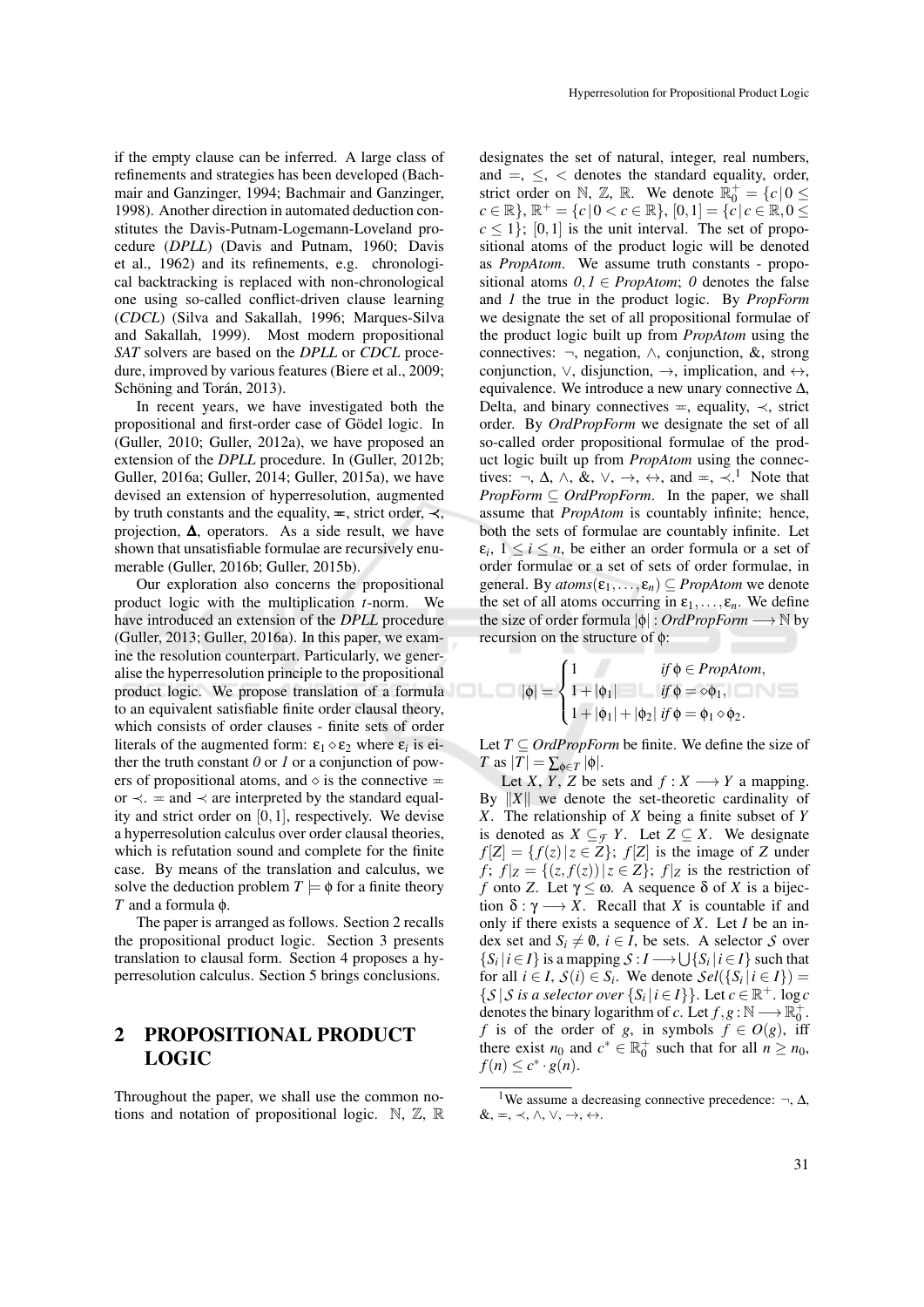The product logic is interpreted by the standard  $\Pi$ -algebra augmented by the operators  $\equiv$ ,  $\prec$ ,  $\Delta$  for the connectives  $=$ ,  $\prec$ ,  $\Delta$ , respectively.

$$
\Pi = ([0,1], \leq, \vee, \wedge, \cdot, \Rightarrow, \overline{\neg}, \equiv, \prec, \Delta, 0, 1)
$$

where ∨, ∧ denotes the supremum, infimum operator on [0,1];

$$
a \Rightarrow b = \begin{cases} 1 & \text{if } a \le b, \\ \frac{b}{a} & \text{else;} \end{cases} \qquad \qquad \overline{a} = \begin{cases} 1 & \text{if } a = 0, \\ 0 & \text{else;} \end{cases}
$$

$$
a \Rightarrow b = \begin{cases} 1 & \text{if } a = b, \\ 0 & \text{else;} \end{cases} \qquad a \prec b = \begin{cases} 1 & \text{if } a < b, \\ 0 & \text{else;} \end{cases}
$$

$$
\Delta a = \begin{cases} 1 & \text{if } a = 1, \\ 0 & \text{else.} \end{cases}
$$

Recall that Π is a complete linearly ordered lattice algebra; ∨, ∧ is commutative, associative, idempotent, monotone;  $0$ , 1 is its neutral element;  $\cdot$  is commutative, associative, monotone; 1 is its neutral element; the residuum operator  $\Rightarrow$  of  $\cdot$  satisfies the condition of residuation:

for all 
$$
a, b, c \in \Pi
$$
,  $a \cdot b \le c \Longleftrightarrow a \le b \Rightarrow c$ ; (1)

Gödel negation  $\overline{\phantom{a}}$  satisfies the condition:

for all 
$$
a \in \Pi
$$
,  $\overline{a} = a \Rightarrow 0$ ; (2)

∆ satisfies the condition:<sup>2</sup>

for all 
$$
a \in \Pi
$$
,  $\Delta a = a = 1$ . (3)

A valuation  $\nu$  of propositional atoms is a mapping  $V$ : *PropAtom*  $\longrightarrow$  [0,1] such that  $V(0) = 0$  and  $V(1) = 1$ . Let  $\phi \in \text{OrdProveForm}$  and *V* be a valuation. We define the truth value  $\|\phi\|^{V} \in [0,1]$  of  $\phi$  in  $\nu$  by recursion on the structure of  $\phi$  as follows:

$$
\begin{aligned}\n\phi \in PropAtom, \|\phi\| \mathcal{V} &= \mathcal{V}(\phi); \\
\phi &= \neg \phi_1, \qquad \|\phi\| \mathcal{V} = \overline{\|\phi_1\| \mathcal{V}}; \\
\phi &= \Delta \phi_1, \qquad \|\phi\| \mathcal{V} = \Delta \|\phi_1\| \mathcal{V}; \\
\phi &= \phi_1 \diamond \phi_2, \qquad \|\phi\| \mathcal{V} = \|\phi_1\| \mathcal{V} \diamond \|\phi_2\| \mathcal{V}, \\
&\diamond \in \{\land, \& \lor, \rightarrow, =, \prec\}; \\
\phi &= \phi_1 \leftrightarrow \phi_2, \quad \|\phi\| \mathcal{V} = (\|\phi_1\| \mathcal{V} \Rightarrow \|\phi_2\| \mathcal{V}) \cdot \\
(\|\phi_2\| \mathcal{V} \Rightarrow \|\phi_1\| \mathcal{V}).\n\end{aligned}
$$

An order theory is a set of order formulae. Let  $\phi, \phi' \in$ *OrdPropForm* and  $T \subseteq \text{OrdPropForm. } \phi$  is true in  $\mathcal{V}$ , written as  $\mathcal{V} \models \phi$ , iff  $\|\phi\| \mathcal{V} = 1$ . *V* is a model of *T*, in symbols  $\mathcal{V} \models T$ , iff, for all  $\phi \in T$ ,  $\mathcal{V} \models \phi$ .  $\phi$ is a tautology iff, for every valuation  $\mathcal{V}, \mathcal{V} \models \phi$ .  $\phi$ is equivalent to  $\phi'$ , in symbols  $\phi \equiv \phi'$ , iff, for every valuation  $\mathcal{V}, \|\phi\|^{\mathcal{V}} = \|\phi'\|^{\mathcal{V}}.$ 

## 3 TRANSLATION TO CLAUSAL FORM

We firstly introduce a notion of power of propositional atom and a notion of conjunction of powers of propositional atoms. Let  $a \in PropAtom - \{0, 1\}$  and  $n \geq 1$ . The *n*-th power of the propositional atom *a*, *a* raised to the power of *n*, is the pair  $(a, n)$ , written as  $a^n$ . A power  $a^1$  is denoted as *a*; if it does not cause the ambiguity with the denotation of the single atom *a* in a given context. The set of all powers is designated as *PropPow.* Let  $a^n \in PropPow$ . We define the size of  $a^n$ as  $|a^n| = n \ge 1$ . A conjunction *Cn* of powers of propositional atoms is a non-empty finite set of powers such that for all  $a^m \neq b^n \in Cn$ ,  $a \neq b$ . A conjunction  ${a_0^{m_0}, \ldots, a_n^{m_n}}$  is written in the form  $a_0^{m_0}$  &  $\cdots$  &  $a_n^{m_n}$ . A conjunction  $\{p\}$  is called unit and denoted as *p*; if it does not cause the ambiguity with the denotation of the single power *p* in a given context. The set of all conjunctions is designated as *PropConj*. Let  $p \in PropPow$ ,  $C_n$ ,  $C_{n_1}$ ,  $C_{n_2} \in PropConj$ ,  $V$  be a valuation. The truth value  $||Cn||^{\mathcal{V}} \in [0,1]$  of  $Cn =$  $a_0^{m_0}$  &  $\cdots$  &  $a_n^{m_n}$  in  $\mathcal V$  is defined by

$$
||Cn||^{\mathcal{V}}=\underbrace{||a_0||^{\mathcal{V}}\cdot\cdots\cdot||a_0||^{\mathcal{V}}}_{m_0}\cdot\cdots\cdot\underbrace{||a_n||^{\mathcal{V}}\cdot\cdots\cdot||a_n||^{\mathcal{V}}}_{m_n}.
$$

We define the size of *Cn* as  $|C_n| = \sum_{p \in C_n} |p| \ge 1$ . By *p*&*Cn* we denote  $\{p\} \cup C_n$  where  $p \notin C_n$ . *Cn*<sub>1</sub> is a subconjunction of  $C_{n_2}$ , in symbols  $C_{n_1} \sqsubseteq C_{n_2}$ , iff, for all  $a^m \in Cn_1$ , there exists  $a^n \in Cn_2$  such that  $m \leq n$ .  $Cn_1$  is a proper subconjunction of  $Cn_2$ , in symbols  $Cn_1 \sqsubset Cn_2$ , iff  $Cn_1 \sqsubseteq Cn_2$  and  $Cn_1 \neq Cn_2$ .

We finally introduce order clauses in the product logic. *l* is an order literal iff  $l = \varepsilon_1 \diamond \varepsilon_2$ ,  $\varepsilon_i \in$  ${0,1}$  ∪ *PropConj*,  $\diamond \in {\pi, \prec}$ . The set of all order literals is designated as *OrdPropLit*. Let *l* =  $\varepsilon_1 \diamond \varepsilon_2 \in \text{Ord}$ *PropLit* and  $\mathcal V$  be a valuation. The truth value  $||l||^{\mathcal{V}} \in [0,1]$  of *l* in  $\mathcal{V}$  is defined by  $||l||^{\mathcal{V}} =$  $\|\varepsilon_1\|^{\mathcal{V}} \diamond \|\varepsilon_2\|^{\mathcal{V}}$ . Note that  $\mathcal{V} \models l$  if and only if either  $l = \varepsilon_1 = \varepsilon_2$ ,  $\|\varepsilon_1 - \varepsilon_2\|$   $\mathcal{V} = 1$ ,  $\|\varepsilon_1\|$   $\mathcal{V} = \|\varepsilon_2\|$   $\mathcal{V}$ ;  $\mathsf{or} \ \ l = \varepsilon_1 \prec \varepsilon_2, \ \ \|\varepsilon_1 \prec \varepsilon_2\|^{\mathcal{V}} = 1, \ \ \|\varepsilon_1\|^{\mathcal{V}} < \|\varepsilon_2\|^{\mathcal{V}}.$ We define the size of *l* as  $|l| = 1 + |\varepsilon_1| + |\varepsilon_2|$ . An order clause is a finite set of order literals. Since  $=$  is symmetric,  $=$  is commutative; hence, for all  $\varepsilon_1 = \varepsilon_2 \in \text{OrdPropLit}$ , we identify  $\varepsilon_1 = \varepsilon_2$  and  $\varepsilon_2 =$  $\varepsilon_1 \in \text{OrdProp}\text{Lit}$  with respect to order clauses. An order clause  $\{l_0, \ldots, l_n\} \neq \emptyset$  is written in the form  $l_0 \vee \cdots \vee l_n$ . The empty order clause  $\emptyset$  is denoted as  $\Box$ . An order clause  $\{l\}$  is called unit and denoted as *l*; if it does not cause the ambiguity with the denotation of the single order literal *l* in a given context. We designate the set of all order clauses as *OrdPropCl.* Let  $l, l_0, \ldots, l_n \in OrdPropList$  and  $C, C' \in$ 

<sup>&</sup>lt;sup>2</sup>We assume a decreasing operator precedence:  $\overline{\phantom{a}}$ ,  $\Delta$ ,  $\cdot$ , P, ≺, ∧, ∨, ⇒.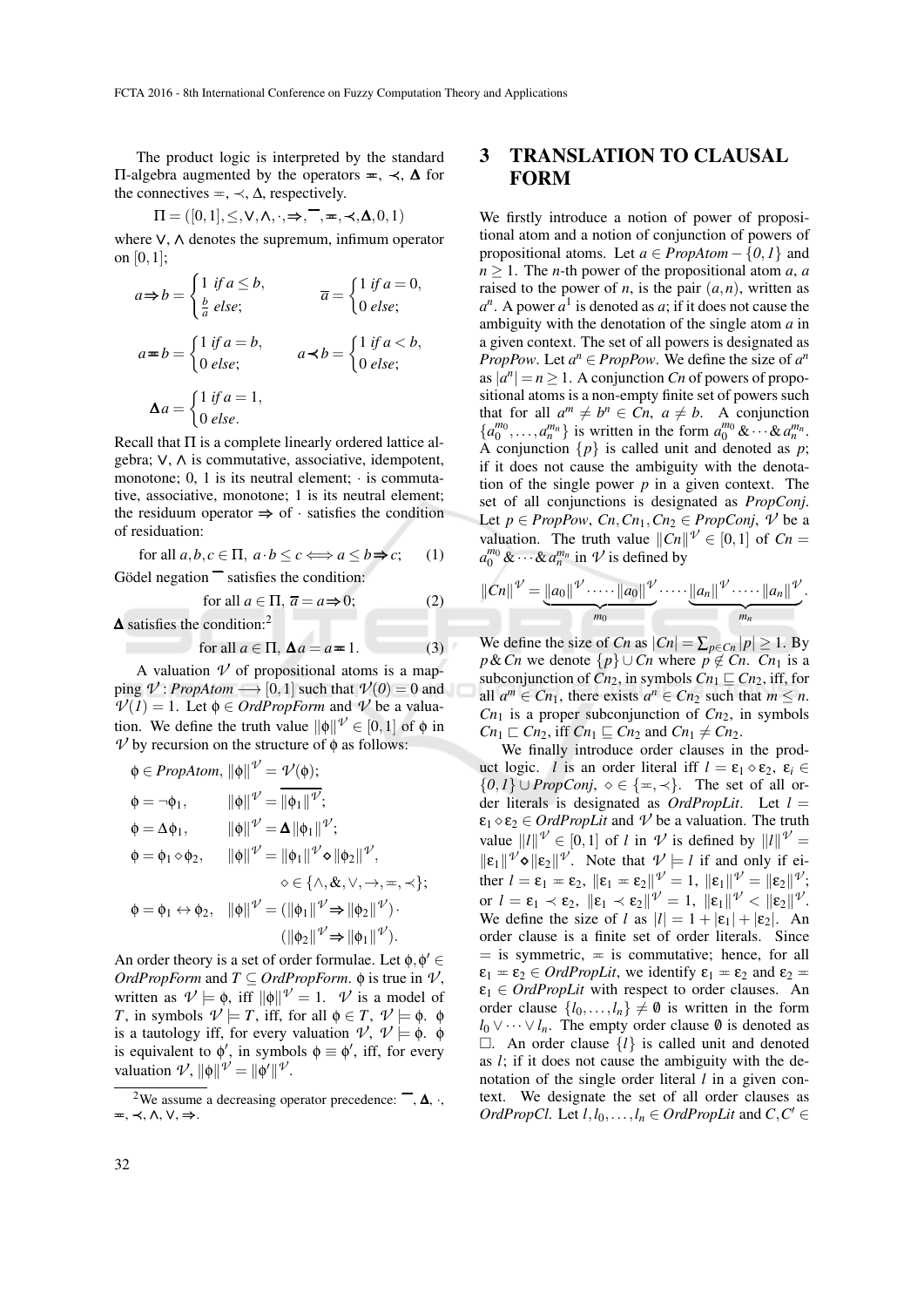*OrdPropCl*. We define the size of *C* as  $|C| = \sum_{l \in C} |l|$ . By  $l_0 \vee \cdots \vee l_n \vee C$  we denote  $\{l_0, \ldots, l_n\} \cup C$  where, for all  $i, i' \leq n$  and  $i \neq i'$ ,  $l_i \notin C$ ,  $l_i \neq l_{i'}$ . By  $C \vee C'$ we denote  $C \cup C'$ . *C* is a subclause of  $C'$ , in symbols  $C \sqsubseteq C'$ , iff  $C \subseteq C'$ . An order clausal theory is a set of order clauses. A unit order clausal theory is a set of unit order clauses. Let  $\phi, \phi' \in OrdPropForm$ ,  $T, T' \subseteq OrdPropForm, S, S' \subseteq OrdPropCl, V$  be a valuation. *C* is true in *V*, written as  $V \models C$ , iff there exists  $l^* \in C$  such that  $\nu \models l^*$ .  $\nu$  is a model of *S*, in symbols  $V \models S$ , iff, for all  $C \in S$ ,  $V \models C$ . Let  $\varepsilon_1 \in \{\phi, T, C, S\}$  and  $\varepsilon_2 \in \{\phi', T', C', S'\}$ .  $\varepsilon_2$  is a propositional consequence of  $\varepsilon_1$ , in symbols  $\varepsilon_1 \models \varepsilon_2$ , iff, for every valuation  $\nu$ , if  $\nu \models \varepsilon_1$ , then  $\nu \models \varepsilon_2$ .  $\varepsilon_1$  is satisfiable iff there exists a valuation  $\nu'$  such that  $\nu' \models \varepsilon_1$ .  $\epsilon_1$  is equisatisfiable to  $\epsilon_2$  iff  $\epsilon_1$  is satisfiable if and only if  $\varepsilon_2$  is satisfiable. Let  $S \subseteq \mathcal{F}$  *OrdPropCl*. We define the size of *S* as  $|S| = \sum_{C \in S} |C|$ . Let  $\mathbb{I} = \mathbb{N} \times \mathbb{N}$ ; a countably infinite index set. Since *PropAtom* is countably infinite, there exist  $\mathbb{O}, \tilde{\mathbb{A}} \subseteq \text{PropAtom}$  such that  $\mathbb{O} \supseteq$  $\{0,1\}$ ,  $\mathbb{O} \cup \mathbb{A} = \text{PropAtom}$ ,  $\mathbb{O} \cap \mathbb{A} = \emptyset$ , both are countably infinite,  $\tilde{A} = {\tilde{a}_i | i \in \mathbb{I}}$ . Let  $A \subseteq \tilde{A}$ . We denote  $OrdPropForm_A = {φ|φ ∈ OrdPropForm, atoms(φ) ⊆$  $\mathbb{O} \cup A$   $\subseteq$  *OrdPropForm* and *OrdPropCl<sub>A</sub>* = {*C*|*C* ∈ *OrdPropCl*,*atoms*(*C*) ⊆ O∪*A*} ⊆ *OrdPropCl*.

From a computational point of view, the worst case time and space complexity will be estimated using the logarithmic cost measurement. Let *A* be an algorithm.  $\#\mathcal{O}_{\mathcal{A}}(In) > 1$  denotes the number of all elementary operations executed by *A* on an input *In*.

Translation of an order formula or theory to clausal form, is based on the following lemma:

**Lemma 1.** *Let*  $n_{\phi}, n_0 \in \mathbb{N}$ ,  $\phi \in OrdPropForm_{\emptyset}$ ,  $T \subseteq$  $OrdPropForm_{\emptyset}.$ 

- (I) *There exist an index set*  $J_{\phi} \subseteq \{(n_{\phi}, j) | j \in \mathbb{N}\}\subseteq$  $\mathbb{I}$  and  $S_{\phi} \subseteq_{\mathcal{F}} OrdPropCl_{\{\tilde{a}_{\tilde{j}} \mid \tilde{j} \in J_{\phi}\}}$  such that ei*ther*  $J_{\phi} = \emptyset$  *or*  $J_{\phi} = \{(n_{\phi}, j) | j \leq n_{J_{\phi}}\}$  *for some nJ*φ *(J*<sup>φ</sup> *is a non-empty interval of indices);*
	- (a)  $||J_{\phi}|| \leq 2 \cdot |\phi|$ ;
	- (b) *either*  $J_{\phi} = \emptyset$ ,  $S_{\phi} = {\Box}$  *or*  $J_{\phi} = S_{\phi} = \emptyset$  *or*  $J_{\Phi} \neq \emptyset$ ,  $\square \notin S_{\Phi} \neq \emptyset$ *;*
	- (c) *there exists a valuation*  $\mathfrak{A}$  *and*  $\mathfrak{A} \models \phi$  *if and only if there exists a valuation*  $\mathfrak{A}'$  *and*  $\mathfrak{A}' \models$  $S_{\phi}$ *, satisfying*  $\mathfrak{A}|_{\mathbb{O}} = \mathfrak{A}'|_{\mathbb{O}}$ *;*
	- (d)  $|S_{\phi}| \in O(|\phi|)$ *; the number of all elementary operations of the translation of* φ *to S*φ*, is in O*(|φ|)*; the time and space complexity of the translation of*  $\phi$  *to*  $S_{\phi}$ *, is in*  $O(|\phi| \cdot$  $(\log(1+n_{\phi}) + \log |\phi|));$
	- (e) *if*  $S_{\phi} \neq \emptyset$ ,  $\{\Box\}$ *, then*  $J_{\phi} \neq \emptyset$ *, for all*  $C \in S_{\phi}$ *,*  $\emptyset \neq atoms(C) \cap \tilde{A} \subseteq {\tilde{a}}_j | j \in J_{\phi}$ .
- (II) *There exist an index set*  $J_T \subseteq \{(i, j) | i \geq n_0\} \subseteq \mathbb{I}$ and  $S_T \subseteq OrdPropCl_{\{\tilde{a}_\mathbf{j} \,|\, \mathbf{j} \in J_T\}}$  such that
- (a) *either*  $J_T = \emptyset$ ,  $S_T = \{\square\}$  *or*  $J_T = S_T = \emptyset$  *or*  $J_T \neq \emptyset$ ,  $\square \notin S_T \neq \emptyset$ *;*
- (b) *there exists a valuation*  $\mathfrak{A}$  *and*  $\mathfrak{A} \models T$  *if and only if there exists a valuation*  $\mathfrak{A}'$  *and*  $\mathfrak{A}' \models$  $S_T$ *, satisfying*  $\mathfrak{A}|_{\mathbb{O}} = \mathfrak{A}'|_{\mathbb{O}}$ *;*
- (c) *if*  $T \subseteq \mathcal{F}$  *OrdPropForm*<sub>0</sub>, then  $J_T \subseteq \mathcal{F}$  $\{(i, j) | i \geq n_0\}, \|J_T\| \leq 2 \cdot |T|, S_T \subseteq g$  $OrdPropCl_{\{\tilde{a}_j | j \in J_T\}}$ ,  $|S_T| \in O(|T|)$ ; the *number of all elementary operations of the translation of T to*  $S_T$ *, is in O*( $|T|$ )*; the time and space complexity of the translation of T* to  $S_T$ , is in  $O(|T| \cdot \log(1+n_0+|T|));$
- (d) *if*  $S_T \neq \emptyset$ ,  $\{\Box\}$ *, then*  $J_T \neq \emptyset$ *, for all*  $C \in S_T$ *,*  $\emptyset \neq atoms(C) \cap \tilde{A} \subseteq {\tilde{a}}_j | j \in J_T$ .

*Proof.* It is straightforward to prove the following statements:

Let  $n_{\theta} \in \mathbb{N}$  and  $\theta \in OrdPropForm_{\theta}$ . There ex- (4) ists  $\theta' \in \text{OrdPropForm}_{\emptyset}$  such that

- (a)  $\theta' \equiv \theta;$
- (b)  $|\theta'| \le 2 \cdot |\theta|$ ;  $\theta'$  can be built up from  $\theta$  via a postorder traversal of θ with #*O*(θ) ∈  $O(|\theta|)$  and the time, space complexity in  $O(|\theta| \cdot (\log(1+n_{\theta}) + \log |\theta|));$
- (c)  $\theta'$  does not contain  $\neg$  and  $\Delta$ ;
- (d)  $\theta' \in \{0,1\}$ ; or for every subformula of  $θ'$  of the form  $\varepsilon_1 \diamond \varepsilon_2$ ,  $\diamond \in \{\land, \&, \lor, \leftrightarrow\},\$  $\varepsilon_i \neq 0, 1$ ; for every subformula of  $\theta'$  of the form  $\epsilon_1 \rightarrow \epsilon_2$ ,  $\epsilon_1 \neq 0, l$ ,  $\epsilon_2 \neq l$ ; for every subformula of  $\theta'$  of the form  $\varepsilon_1 = \varepsilon_2$ ,  $\{\varepsilon_1, \varepsilon_2\} \not\subseteq \{0, 1\}$ ; for every subformula of  $θ'$  of the form  $ε_1$   $\prec$   $ε_2$ ,  $ε_1 \neq 1$ ,  $ε_2 \neq 0$ ,  $\{\varepsilon_1,\varepsilon_2\} \not\subseteq \{0,1\}.$

The proof is by induction on the structure of  $\theta$ .

Let  $n_{\theta} \in \mathbb{N}$ ,  $\theta \in \text{Ord} PropForm_{\theta} - \{0, 1\}$ , (4c,d) (5) hold for  $\theta$ ;  $\mathbf{i} = (n_{\theta}, j_{\mathbf{i}}) \in \{(n_{\theta}, j) | j \in \mathbb{N}\} \subseteq \mathbb{I}$ be an index,  $\tilde{a}_i \in \tilde{A}$ . There exist an index set *J* = { $(n_{\theta}, j) | j_{\theta} + 1 \leq j \leq n_j$ } ⊆ { $(n_{\theta}, j) | j \in$  $\mathbb{N} \} \subseteq \mathbb{I}$  for some  $n_J$ ,  $j_i \leq n_J$ ,  $i \notin J$ , and  $S \subseteq \mathcal{G}$  $OrdPropCl_{\{\tilde{a}_i\}\cup\{\tilde{a}_j\mid j\in J\}}$  such that

- (a)  $||J|| \le |\theta| 1;$
- (b) there exists a valuation  $\mathfrak{A}$  and  $\mathfrak{A} \models \tilde{a}_i \leftrightarrow$  $\theta \in \text{OrdPropForm}_{\{\tilde{a}_i\}}$  if and only if there exists a valuation  $\mathfrak{A}'$  and  $\mathfrak{A}' \models S$ , satisfying  $\mathfrak{A}|_{\mathbb{O}\cup \{\tilde{a}_i\}} = \mathfrak{A}'|_{\mathbb{O}\cup \{\tilde{a}_i\}};$
- (c)  $|S| \leq 31 \cdot |\theta|$ , *S* can be built up from  $\theta$ via a preorder traversal of θ with #*O*(θ) ∈  $O(|\theta|);$
- (d) for all  $C \in S$ ,  $\emptyset \neq atoms(C) \cap \tilde{A} \subseteq {\tilde{a}}_i$  ∪  $\{\tilde{a}_i | j \in J\}, \tilde{a}_i = I, \tilde{a}_i \prec I \notin S.$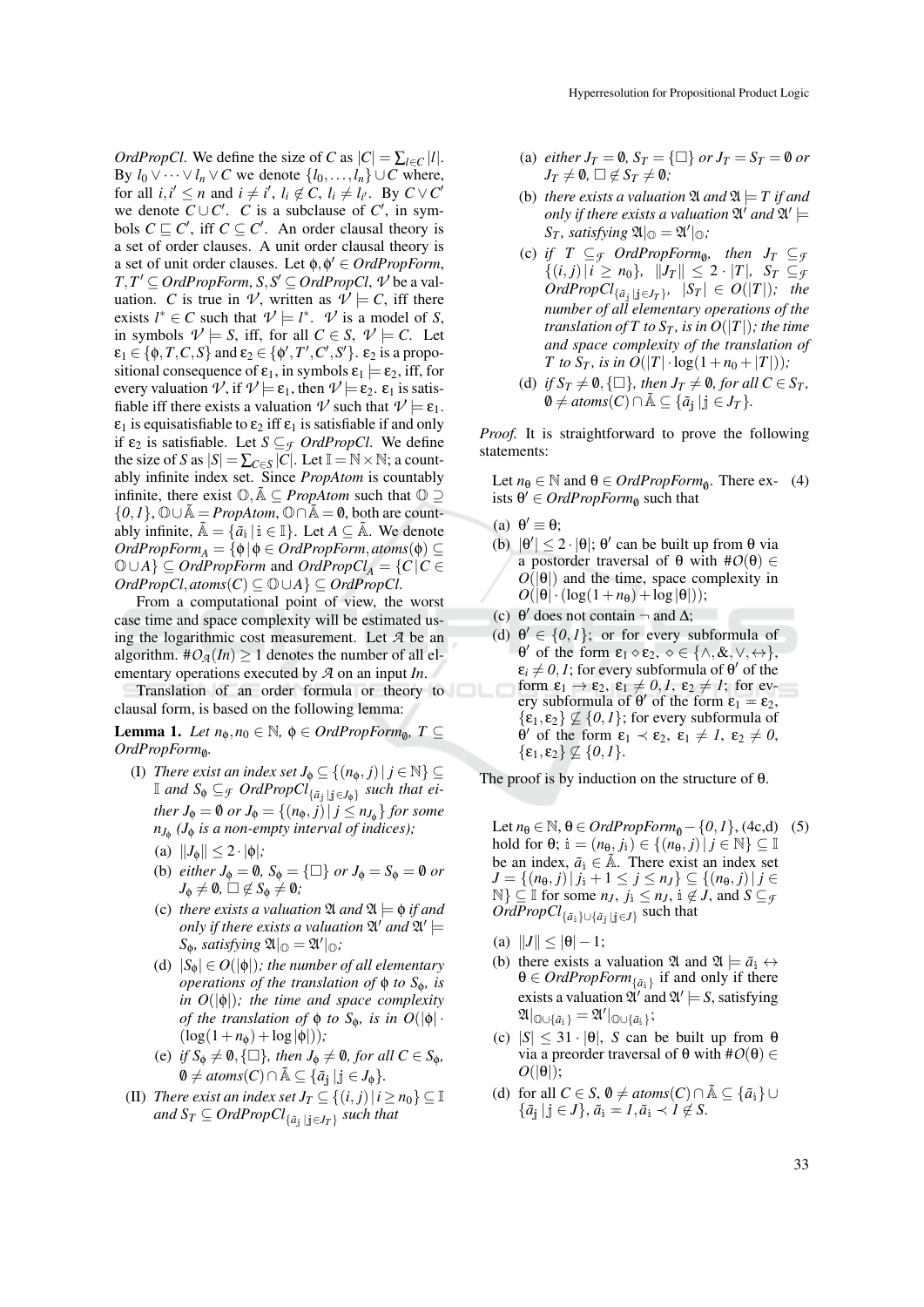Table 1: Binary interpolation rules for  $\land$ , &,  $\lor$ ,  $\rightarrow$ ,  $\leftrightarrow$ ,  $\equiv$ ,  $\prec$ .

Case

$$
\boldsymbol{\theta} = \boldsymbol{\theta}_1 \wedge \boldsymbol{\theta}_2 \qquad \qquad \overline{\{\tilde{a}_{i_1} \prec \tilde{a}_{i_2} \vee \tilde{a}_{i_1} = \tilde{a}_{i_2} \vee \tilde{a}_i = \tilde{a}_{i_2}, \tilde{a}_{i_2} \prec \tilde{a}_{i_1} \vee \tilde{a}_i = \tilde{a}_{i_1}, \tilde{a}_{i_1} \leftrightarrow \theta_1, \tilde{a}_{i_2} \leftrightarrow \theta_2\}}
$$
(6)

 $|Consequent| = 15 + |\tilde{a}_{i_1} \leftrightarrow \theta_1| + |\tilde{a}_{i_2} \leftrightarrow \theta_2| \leq 31 + |\tilde{a}_{i_1} \leftrightarrow \theta_1| + |\tilde{a}_{i_2} \leftrightarrow \theta_2|$ 

$$
\boldsymbol{\theta} = \boldsymbol{\theta}_1 \& \boldsymbol{\theta}_2 \qquad \qquad \frac{\tilde{a}_i \leftrightarrow (\boldsymbol{\theta}_1 \& \boldsymbol{\theta}_2)}{\left\{ \tilde{a}_i = \tilde{a}_{i_1} \& \tilde{a}_{i_2}, \tilde{a}_{i_1} \leftrightarrow \boldsymbol{\theta}_1, \tilde{a}_{i_2} \leftrightarrow \boldsymbol{\theta}_2 \right\}}
$$
\n(7)

 $|\text{Consequent}| = 5 + |\tilde{a}_{i_1} \leftrightarrow \theta_1| + |\tilde{a}_{i_2} \leftrightarrow \theta_2| \leq 31 + |\tilde{a}_{i_1} \leftrightarrow \theta_1| + |\tilde{a}_{i_2} \leftrightarrow \theta_2|$ 

$$
\boldsymbol{\theta} = \boldsymbol{\theta}_1 \vee \boldsymbol{\theta}_2 \qquad \qquad \overline{\{\tilde{a}_{i_1} \prec \tilde{a}_{i_2} \vee \tilde{a}_{i_1} = \tilde{a}_{i_2} \vee \tilde{a}_i = \tilde{a}_{i_1}, \tilde{a}_{i_2} \prec \tilde{a}_{i_1} \vee \tilde{a}_i = \tilde{a}_{i_2}, \tilde{a}_{i_1} \leftrightarrow \theta_1, \tilde{a}_{i_2} \leftrightarrow \theta_2\}}
$$
(8)

 $|Consequent| = 15+|\tilde{a}_{i_1} \leftrightarrow \theta_1| + |\tilde{a}_{i_2} \leftrightarrow \theta_2| \leq 31+|\tilde{a}_{i_1} \leftrightarrow \theta_1| + |\tilde{a}_{i_2} \leftrightarrow \theta_2|$ 

$$
\boldsymbol{\theta} = \boldsymbol{\theta}_1 \rightarrow \boldsymbol{\theta}_2, \boldsymbol{\theta}_2 \neq \boldsymbol{0} \qquad \qquad \frac{\tilde{a}_i \leftrightarrow (\boldsymbol{\theta}_1 \rightarrow \boldsymbol{\theta}_2)}{\left\{ \tilde{a}_{i_1} \prec \tilde{a}_{i_2} \vee \tilde{a}_{i_1} = \tilde{a}_{i_2} \vee \tilde{a}_{i_1} \& \tilde{a}_{i_1} = \tilde{a}_{i_2}, \tilde{a}_{i_2} \prec \tilde{a}_{i_1} \vee \tilde{a}_{i_1} = 1, \tilde{a}_{i_1} \leftrightarrow \boldsymbol{\theta}_1, \tilde{a}_{i_2} \leftrightarrow \boldsymbol{\theta}_2 \right\}}
$$
(9)

 $|\text{Consequent}| = 17 + |\tilde{a}_{i_1} \leftrightarrow \theta_1| + |\tilde{a}_{i_2} \leftrightarrow \theta_2| \leq 31 + |\tilde{a}_{i_1} \leftrightarrow \theta_1| + |\tilde{a}_{i_2} \leftrightarrow \theta_2|$ 

$$
\boldsymbol{\theta} = \boldsymbol{\theta}_1 \leftrightarrow \boldsymbol{\theta}_2
$$
\n
$$
\overline{\left\{\tilde{a}_{i_1} \times \tilde{a}_{i_2} \vee \tilde{a}_{i_1} = \tilde{a}_{i_2} \vee \tilde{a}_{i_1} \& \tilde{a}_{i_2} = \tilde{a}_{i_2}, \tilde{a}_{i_2} \prec \tilde{a}_{i_1} \vee \tilde{a}_{i_2} = \tilde{a}_{i_1} \vee \tilde{a}_{i_2} \& \tilde{a}_{i_1} = \tilde{a}_{i_1}, \right\}}
$$
\n
$$
\left\{\tilde{a}_{i_1} \prec \tilde{a}_{i_2} \vee \tilde{a}_{i_2} \prec \tilde{a}_{i_1} \vee \tilde{a}_{i_2} = 1, \tilde{a}_{i_1} \leftrightarrow \boldsymbol{\theta}_1, \tilde{a}_{i_2} \leftrightarrow \boldsymbol{\theta}_2\right\}
$$
\n
$$
(10)
$$

 $|\text{Consequent}| = 31 + |\tilde{a}_{i_1} \leftrightarrow \theta_1| + |\tilde{a}_{i_2} \leftrightarrow \theta_2| \leq 31 + |\tilde{a}_{i_1} \leftrightarrow \theta_1| + |\tilde{a}_{i_2} \leftrightarrow \theta_2|$ 

$$
\boldsymbol{\theta} = \boldsymbol{\theta}_1 = \boldsymbol{\theta}_2, \boldsymbol{\theta}_i \neq \boldsymbol{0}, I \qquad \qquad \overline{\{\tilde{a}_{i_1} = \tilde{a}_{i_2} \vee \tilde{a}_{i_1} = 0, \tilde{a}_{i_1} \times \tilde{a}_{i_2} \vee \tilde{a}_{i_2} \times \tilde{a}_{i_1} \vee \tilde{a}_{i_2} \times \tilde{a}_{i_1} \vee \tilde{a}_{i_1} = 1, \tilde{a}_{i_1} \leftrightarrow \boldsymbol{\theta}_1, \tilde{a}_{i_2} \leftrightarrow \boldsymbol{\theta}_2\}}
$$
(11)

 $|\text{Consequent}| = 15+|\tilde{a}_{i_1} \leftrightarrow \theta_1| + |\tilde{a}_{i_2} \leftrightarrow \theta_2| \leq 31+|\tilde{a}_{i_1} \leftrightarrow \theta_1| + |\tilde{a}_{i_2} \leftrightarrow \theta_2|$ 

$$
\boldsymbol{\theta} = \boldsymbol{\theta}_1 \prec \boldsymbol{\theta}_2, \boldsymbol{\theta}_1 \neq \boldsymbol{0}, \boldsymbol{\theta}_2 \neq \boldsymbol{I} \qquad \qquad \frac{\tilde{a}_i \leftrightarrow (\boldsymbol{\theta}_1 \prec \boldsymbol{\theta}_2)}{\left\{ \tilde{a}_{i_1} \prec \tilde{a}_{i_2} \vee \tilde{a}_i = 0, \tilde{a}_{i_2} \prec \tilde{a}_{i_1} \vee \tilde{a}_{i_2} = \tilde{a}_{i_1} \vee \tilde{a}_i = 1, \tilde{a}_{i_1} \leftrightarrow \boldsymbol{\theta}_1, \tilde{a}_{i_2} \leftrightarrow \boldsymbol{\theta}_2 \right\}}
$$
(12)

 $|Consequent| = 15 + |\tilde{a}_{i_1} \leftrightarrow \theta_1| + |\tilde{a}_{i_2} \leftrightarrow \theta_2| \leq 31 + |\tilde{a}_{i_1} \leftrightarrow \theta_1| + |\tilde{a}_{i_2} \leftrightarrow \theta_2|$ 

The proof is by induction on the structure of  $\theta$  using the interpolation rules in Tables 1 and 2.

(I) By (4) for  $n_{\phi}$ ,  $\phi$ , there exists  $\phi' \in$  $OrdPropForm_{\emptyset}$  such that (4a–d) hold for  $n_{\emptyset}$ ,  $\emptyset$ ,  $\emptyset'$ . We get three cases for  $\phi'$ .

Case 1:  $\phi' = 0$ . We put  $J_{\phi} = \emptyset \subseteq \{(n_{\phi}, j) | j \in \mathbb{N}\}\subseteq$ If and  $S_{\phi} = {\Box} \subseteq_{\mathcal{F}} OrdPropCl_{\emptyset}.$ 

Case 2:  $\phi' = I$ . We put  $J_{\phi} = \emptyset \subseteq \{(n_{\phi}, j) | j \in \mathbb{N}\}\subseteq$ I and  $S_{\phi} = \emptyset \subseteq \mathcal{F}$  *OrdPropCl*<sub>0</sub>.

Case 3:  $\phi' \neq 0, 1$ . We put  $j_i = 0$  and  $i =$  $(n_{\phi}, j_{\theta})$  ∈ { $(n_{\phi}, j)$  |  $j \in \mathbb{N}$ } ⊆  $\overline{\mathbb{I}}$ . We get by (5) for  $n_{\phi}$ ,  $\phi'$ , *i*,  $\tilde{a}_i$  that there exist  $J = \{(n_{\phi}, j) | 1 \leq j \leq j$ *n*<sub>J</sub>} ⊆ { $(n_{\phi}, j) | j \in \mathbb{N}$ } ⊆ II for some  $n_J$ ,  $j_i$  ≤  $n_J$ ,  $i \notin J$ , *S* ⊆*F OrdPropCl*<sub>{ $\tilde{a}_i$ }∪{ $\tilde{a}_j$ |*j*∈*J*}</sub>, and (5a–d) hold for

 $\phi'$ ,  $\tilde{a}_i$ , *J*, *S*. We put  $n_{J_{\phi}} = n_J$ ,  $J_{\phi} = \{(n_{\phi}, j) | j \leq J\}$  $n_{J_{\phi}}$ }  $\subseteq$  { $(n_{\phi}, j) | j \in \mathbb{N}$ }  $\subseteq$   $\mathbb{I}$ ,  $S_{\phi} =$  { $\tilde{a}_i = I$ } ∪  $S \subseteq g$  $OrdPropCl_{\{\tilde{a}_j\mid j\in J_{\phi}\}}.$  (II) straightforwardly follows from (I). The lemma is proved.  $\Box$ 

**Theorem 2.** Let  $n_0 \in \mathbb{N}$ ,  $\phi \in OrdPropForm_{\emptyset}$ ,  $T \subseteq$ *OrdPropForm*<sup>0</sup>. There exist an index set  $J_T^{\phi} \subseteq$  $\{(i, j) | i \ge n_0\} \subseteq \mathbb{I}$  *and*  $S_T^{\phi} \subseteq OrdPropCl_{\{\tilde{a}_j | j \in J_T^{\phi}\}}$  such *that*

- (i) *there exists a valuation*  $\mathfrak{A}$  *and*  $\mathfrak{A} \models T$ ,  $\mathfrak{A} \not\models \mathfrak{d}$  *if* and only if there exists a valuation  $\mathfrak{A}^{\prime}$  and  $\mathfrak{A}^{\prime}\models$ *S* φ  $T$ <sup>*,*</sup> satisfying  $\mathfrak{A}|_{\mathbb{O}} = \mathfrak{A}'|_{\mathbb{O}}$ *;*
- (ii)  $T \models \phi$  *if and only if*  $S_T^{\phi}$  *is unsatisfiable;*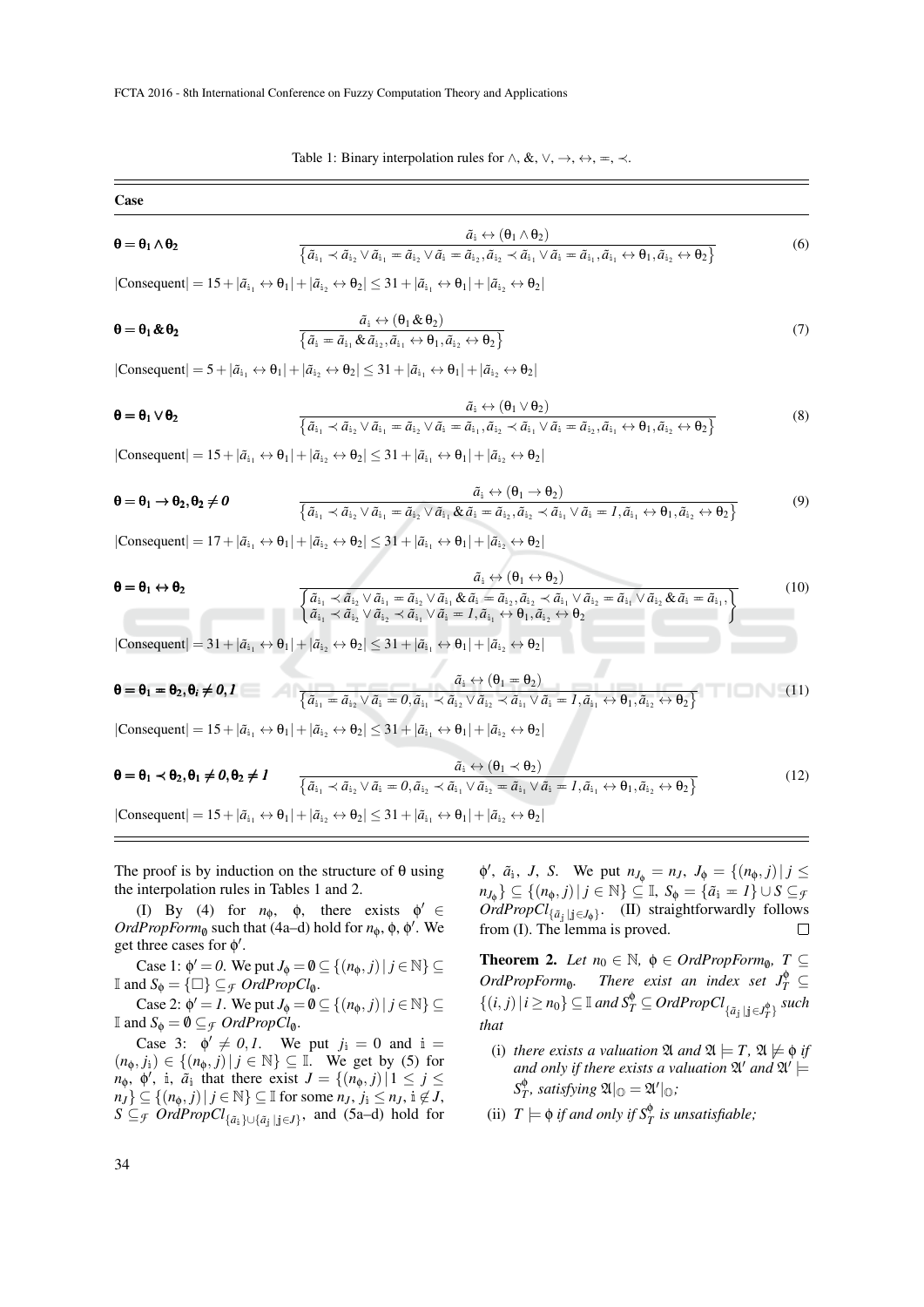Table 2: Unary interpolation rules for  $\rightarrow$ ,  $=$ ,  $\prec$ .

| Case                              |                                                                                                                                                                                                               |      |
|-----------------------------------|---------------------------------------------------------------------------------------------------------------------------------------------------------------------------------------------------------------|------|
| $\theta = \theta_1 \rightarrow 0$ | $\tilde{a}_i \leftrightarrow (\theta_1 \rightarrow 0)$<br>$\{\tilde{a}_{i_1} = 0 \vee \tilde{a}_{i_1} = 0, 0 \prec \tilde{a}_{i_1} \vee \tilde{a}_{i_1} = 1, \tilde{a}_{i_1} \leftrightarrow \theta_1\}$      | (13) |
|                                   | $ Consequent  = 12 +  \tilde{a}_{i_1} \leftrightarrow \theta_1  \leq 31 +  \tilde{a}_{i_1} \leftrightarrow \theta_1 $                                                                                         |      |
| $\theta = \theta_1 = 0$           | $\tilde{a}_i \leftrightarrow (\theta_1 = 0)$<br>$\{\tilde{a}_{i_1} = 0 \vee \tilde{a}_{i_1} = 0, 0 \prec \tilde{a}_{i_1} \vee \tilde{a}_{i_1} = 1, \tilde{a}_{i_1} \leftrightarrow \theta_1\}$                | (14) |
|                                   | $ Consequent  = 12 +  \tilde{a}_{i_1} \leftrightarrow \theta_1  \leq 31 +  \tilde{a}_{i_1} \leftrightarrow \theta_1 $                                                                                         |      |
| $\theta = \theta_1 = I$           | $\tilde{a}_{i} \leftrightarrow (\theta_{1} = 1)$<br>$\overline{\{\tilde{a}_{i_1} = I \vee \tilde{a}_{i_1} = 0, \tilde{a}_{i_1} \prec I \vee \tilde{a}_{i_1} = I, \tilde{a}_{i_1} \leftrightarrow \theta_1\}}$ | (15) |
|                                   | $ Consequent  = 12 +  \tilde{a}_{i_1} \leftrightarrow \theta_1  \leq 31 +  \tilde{a}_{i_1} \leftrightarrow \theta_1 $                                                                                         |      |
| $\theta = 0 \prec \theta_1$       | $\tilde{a}_i \leftrightarrow (0 \prec \theta_1)$<br>$\overline{\{0 \prec \tilde{a}_{i.} \vee \tilde{a}_{i} = 0, \tilde{a}_{i.} = 0 \vee \tilde{a}_{i} = 1, \tilde{a}_{i.} \leftrightarrow}} \theta_{1}\}$     | (16) |
|                                   | $ Consequent  = 12 +  \tilde{a}_{i_1} \leftrightarrow \theta_1  \leq 31 +  \tilde{a}_{i_1} \leftrightarrow \theta_1 $                                                                                         |      |
| $\theta = \theta_1 \prec I$       | $\tilde{a}_i \leftrightarrow (\theta_1 \prec I)$<br>$\{\tilde{a}_{i_1} \prec l \lor \tilde{a}_{i_1} = 0, \tilde{a}_{i_1} = l \lor \tilde{a}_{i_1} = l, \tilde{a}_{i_1} \leftrightarrow \theta_1\}$            | (17) |
|                                   | $ Consequent  = 12 +  \tilde{a}_{i_1} \leftrightarrow \theta_1  \leq 31 +  \tilde{a}_{i_1} \leftrightarrow \theta_1 $                                                                                         |      |

(iii) *if*  $T \subseteq \mathcal{F}$  *OrdPropForm*<sub>0</sub>, *,* then  $J_T^{\phi} \subseteq$  *f*  $\{(i, j) | i \geq n_0\}, \quad ||J_T^{\phi}$  $P_T^{\phi}$   $\in$  *O*(|*T*| +  $|\phi|$ )*,*  $S_T^{\phi} \subseteq_{\mathcal{F}} \mathit{OrdPropCl}_{\{\tilde{a}_j \mid j \in J_T^{\phi}\}}$ ,  $|S_T^{\phi}$  $\left| \frac{\phi}{T} \right| \in O(|T|+|\phi|);$ *the number of all elementary operations of the translation of*  $T$  *and*  $\phi$  *to*  $S_T^{\phi}$ *, is in*  $O(|T|+|\phi|)$ *; the time and space complexity of the translation of T* and  $\phi$  *to*  $S_T^{\phi}$ , *is in*  $O(|T| \cdot \log(1 + n_0 +$  $|T|$ ) +  $|\phi| \cdot (\log(1+n_0) + \log|\phi|)$ ).

*Proof.* We get by Lemma 1(II) for  $n_0 + 1$ , *T* that there exist  $J_T \subseteq \{(i, j) | i \geq n_0 + 1\} \subseteq \mathbb{I}, S_T \subseteq$  $OrdPropCl_{\{\tilde{a}_j | j \in J_T\}}$ , and Lemma 1(II a–d) hold for  $n_0 + 1$ , *T*,  $J_T$ ,  $S_T$ . By (4) for  $n_0$ ,  $\phi$ , there exists  $\phi' \in \text{OrdPropForm}_{\phi}$  such that (4a–d) hold for *n*<sub>0</sub>,  $\phi$ ,  $\phi'$ . We get three cases for  $\phi'$ .

Case 1:  $\phi' = 0$ . We put  $J_T^{\phi} = J_T \subseteq \{(i, j) | i \geq 1\}$  $n_0 + 1$ }  $\subseteq$   $\{(i, j) | i \ge n_0\}$   $\subseteq$  I and  $S_T^{\phi} = S_T$   $\subseteq$  $OrdPropCl_{\{\tilde{a}_\mathbf{j} \,|\, \mathbf{j} \in J_T^\Phi\}}.$ 

Case 2:  $\phi' = I$ . We put  $J_T^{\phi} = \emptyset \subseteq \{(i, j) | i \ge n_0\} \subseteq$ If and  $S_T^{\phi} = {\square} \subseteq \text{Ord}\text{PropCl}_0$ .

Case 3:  $\phi' \neq 0, 1$ . We put  $j_i = 0$  and  $i = (n_0, j_i) \in \{(n_0, j) | j \in \mathbb{N}\}$  ⊆ I. We get by (5) for

*n*<sub>0</sub>,  $\phi'$ , i,  $\tilde{a}_i$  that there exist  $J = \{(n_0, j) | 1 \le j \le n\}$ *n*<sub>J</sub>} ⊆ {( $n_0$ , *j*) | *j* ∈ <sup>N</sup>} ⊆ II for some  $n_J$ ,  $j_i$  ≤  $n_J$ ,  $i \notin J$ , *S* ⊆*F OrdPropCl*<sub>{ $\tilde{a}_i$ }∪{ $\tilde{a}_j | j \in J$ }, and (5a–d) hold for  $\phi'$ ,</sub>  $a_i, J, S$ . We put  $J_T^{\phi} = J_T \cup \{i\} \cup J \subseteq \{(i, j) | i \ge n_0\} \subseteq \mathbb{I}$ and  $S_T^{\phi} = S_T \cup {\{\tilde{a}_i \prec I\}} \cup S \subseteq OrdPropCl_{\{\tilde{a}_j \mid j \in J_T^{\phi}\}}.$ The theorem is proved.

## 4 HYPERRESOLUTION OVER ORDER CLAUSES

In this section, we propose an order hyperresolution calculus operating over order clausal theories, and prove its refutational soundness, completeness. At first, we introduce some basic notions and notation. Let  $l \in \text{OrdPropLit.}$  *l* is a contradiction iff  $l = 0 = l$  or  $l = \varepsilon \prec 0$  or  $l = l \prec \varepsilon$  or  $l = \varepsilon \prec \varepsilon$ . Let  $C_n \in PropConj$  and  $C \in OrdPropCl$ . We define an auxiliary function *simplify* : ({*0*,*1*} ∪ *PropConj* ∪  $OrdPropLit \cup OrdPropCl \times PropAtom \times \{0,1\} \longrightarrow$ {*0*,*1*} ∪*PropConj*∪ *OrdPropLit* ∪ *OrdPropCl* as follows: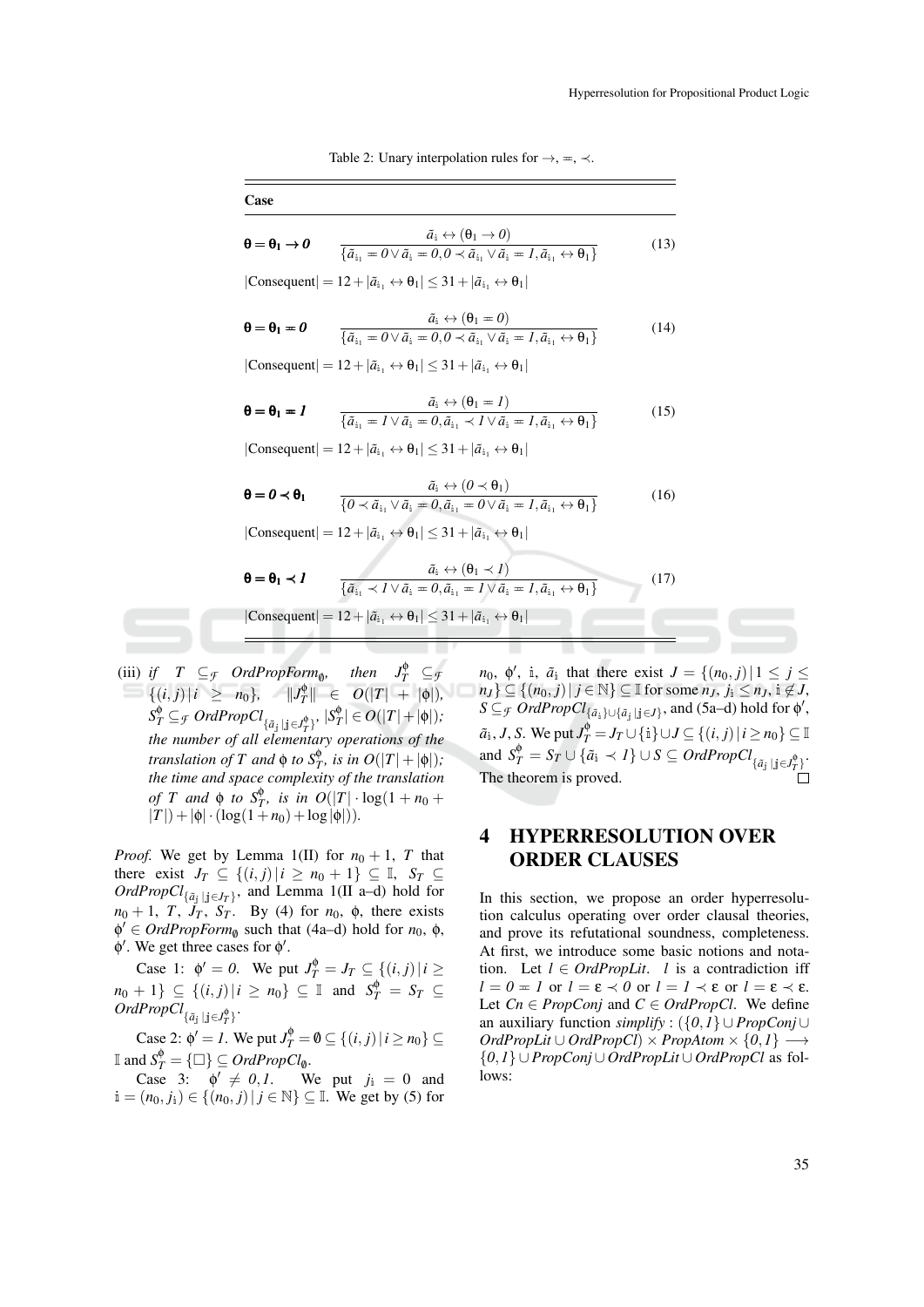$$
simplify(0, a, v) = 0;
$$
  
\n
$$
simplify(I, a, v) = 1;
$$
  
\n
$$
simplify(Cn, a, 0) = \begin{cases} 0 & \text{if } a \in atoms(Cn), \\ Cn \text{ else;} \end{cases}
$$
  
\n
$$
simplify(Cn, a, I) = \begin{cases} I & \text{if } \exists n^* Cn = a^{n^*}, \\ Cn - a^{n^*} \text{ if } \exists n^* a^{n^*} \in Cn \neq a^{n^*}, \\ Cn & \text{else;} \end{cases}
$$
  
\n
$$
simplify(I, a, v) = simplify(\epsilon_1, a, v) \diamond simplify(\epsilon_2, a, v)
$$
  
\n
$$
if I = \epsilon_1 \diamond \epsilon_2;
$$
  
\n
$$
simplify(C, a, v) = \{simplify(I, a, v) | I \in C\}.
$$

For an input expression, atom, truth constant, *simplify* replaces every occurrence of the atom by the truth constant in the expression, and returns a simplified expression according to laws holding in Π. Let  $Cn_1$ *, Cn*<sub>2</sub> ∈ *PropConj* and  $l_1$ *,* $l_2$  ∈ *OrdPropLit*. Another auxiliary function  $\odot$  : ({0,1}  $\cup$  *PropConj*)  $\times$  $({0,1}\cup PropConj) \longrightarrow {0,1}\cup PropConj$  is defined as follows:

$$
0 \odot \varepsilon = \varepsilon \odot 0 = 0;
$$
  
\n
$$
I \odot \varepsilon = \varepsilon \odot 1 = \varepsilon;
$$
  
\n
$$
Cn_1 \odot Cn_2 = \{a^{m+n} | a^m \in Cn_1, a^n \in Cn_2\} \cup
$$
  
\n
$$
\{a^n | a^n \in Cn_1, a \notin atoms(Cn_2)\} \cup
$$
  
\n
$$
\{a^n | a^n \in Cn_2, a \notin atoms(Cn_1)\}.
$$

For two input expressions,  $\odot$  returns the product of them. It can be extended to  $\{0,1\}$  ∪ *OrdPropLit* component-wisely.  $\odot$  :  $({0,1} \cup \text{Ord} PropLit) \times$  $({0,1} \cup OrdPropLit) \longrightarrow {0,1} \cup OrdPropLit$  is defined as

$$
0 \odot \varepsilon = \varepsilon \odot 0 = 0;
$$
  
\n
$$
I \odot \varepsilon = \varepsilon \odot 1 = \varepsilon;
$$
  
\n
$$
l_1 \odot l_2 = (\varepsilon_1 \odot \varepsilon_2) \diamond (\upsilon_1 \odot \upsilon_2) \text{ if } l_i = \varepsilon_i \diamond_i \upsilon_i,
$$
  
\n
$$
\diamond = \begin{cases} = if \diamond_1 = \diamond_2 = , \\ \prec else. \end{cases}
$$

Note that  $\odot$  is a binary commutative, associative operator. We denote  $l^n = \underbrace{l \odot \cdots \odot l}_{m}$ ,  $n \geq 1$ , and say that  $\overline{\phantom{a}}$ 

*l*<sup>*n*</sup> is the *n*-th power of *l*. Let  $I \subseteq$  *f* N, *l*<sub>*i*</sub> ∈ *OrdPropLit*,  $\alpha_i \geq 1$ ,  $i \in I$ . We define by recursion on *I*:

$$
\bigcirc_{i\in I} l_i^{\alpha_i} = \begin{cases} I & \text{if } I = 0, \\ l_i^{\alpha_{i^*}} \bigcirc \bigcirc_{i\in I - \{i^*\}} l_i^{\alpha_i} \big) & \text{if } \exists i^* \in I. \end{cases}
$$

Let  $S \subseteq \text{OrdPropCl}$ . The basic order hyperresolution calculus is defined as follows. The first rule is the central order hyperresolution one.

(*Order hyperresolution rule*) (18)

$$
0 \lt a_0, \ldots, 0 \lt a_m, a_0 \lt 1, \ldots, a_m \lt 1, \n\underbrace{l_0 \vee C_0, \ldots, l_n \vee C_n \in S_{\kappa-1}}_{n} ;\n\sqrt[n]{C_i \in S_{\kappa}};
$$

*atoms*(*l*<sub>0</sub>,...,*l*<sub>*n*</sub>) = { $a_0$ ,..., $a_m$ }⊆ *PropAtom* − {*0*, *l*},  $l_i = Cn_1^i \circ^i Cn_2^i, Cn_j^i \in PropConj,$ *there exist*  $\alpha_i^* \geq 1, i = 0, ..., n, J^* \subseteq \{j | j \leq m\},\$  $\beta_j^* \geq 1, j \in J^*$ , *such that*  $\left(\bigcirc_{i=0}^n l_i^{\alpha_i^*}\right) \odot \left(\bigcirc_{j\in J^*} (a_j \prec l)^{\beta_j^*}\right)$  *is a contradiction.* 

If there exists a product of powers of the input order literals  $l_0, \ldots, l_n$  and of some so-called literals-guards  $a_j \lt l$ ,  $j \in J^*$ , which is a contradiction of the form  $\varepsilon \lt$  $\epsilon$ , then we can derive the output order clause  $\bigvee_{i=0}^{n} C_i$ consisting of the remainder order clauses  $C_i$ ,  $i \leq n$ . We say that  $\bigvee_{i=0}^{n} C_i$  is an order hyperresolvent of  $0 \leq$ *a*<sub>1</sub>*,...,0* ≺ *a*<sub>*m*</sub>*,a*<sub>1</sub> ≺ *I,...,a*<sub>*m*</sub> ≺ *I,l*<sub>0</sub> ∨ *C*<sub>0</sub>*,...,l*<sub>*n*</sub> ∨ *C*<sub>*n*</sub>.

(*Order contradiction rule*) (19)

$$
\frac{l\vee C\in S_{\kappa-1}}{C\in S_{\kappa}};
$$

*l is a contradiction*.

If the order literal *l* is a contradiction, then it can be removed from the input order clause  $l \vee C$ . *C* is an order contradiction resolvent of *l* ∨*C*.

(*Order 0-simplification rule*) (20)

$$
a = 0, C \in S_{\kappa - 1}
$$
  
 
$$
\overline{simplify}(C, a, 0) \in S_{\kappa};
$$
  
 
$$
a \in atoms(C).
$$

If a so-called literal-guard  $a = 0$  is in the antecedent order clausal theory and the input order clause *C* contains the atom *a*, then *C* can be simplified using the auxiliary function *simplify*. *simplify*( $C$ ,  $a$ ,  $0$ ) is an order 0-simplification resolvent of  $a = 0$  and *C*. Analogously, *C* can be simplified with respect to a literalguard  $a = 1$ .

(*Order 1-simplification rule*) (21)

$$
\frac{a=1, C\in S_{\kappa-1}}{\text{simply}(C, a, I)\in S_{\kappa}};
$$

$$
a \in atoms(C).
$$

*simplify*( $C$ ,  $a$ ,  $I$ ) is an order  $I$ -simplification resolvent of  $a = 1$  and *C*.

(*Order 0-contradiction rule*) (22)

$$
\frac{a_0^{\alpha_0} \& \cdots \& a_n^{\alpha_n} = 0 \vee C, 0 \prec a_0, \ldots, 0 \prec a_n \in S_{\kappa-1}}{C \in S_{\kappa}}.
$$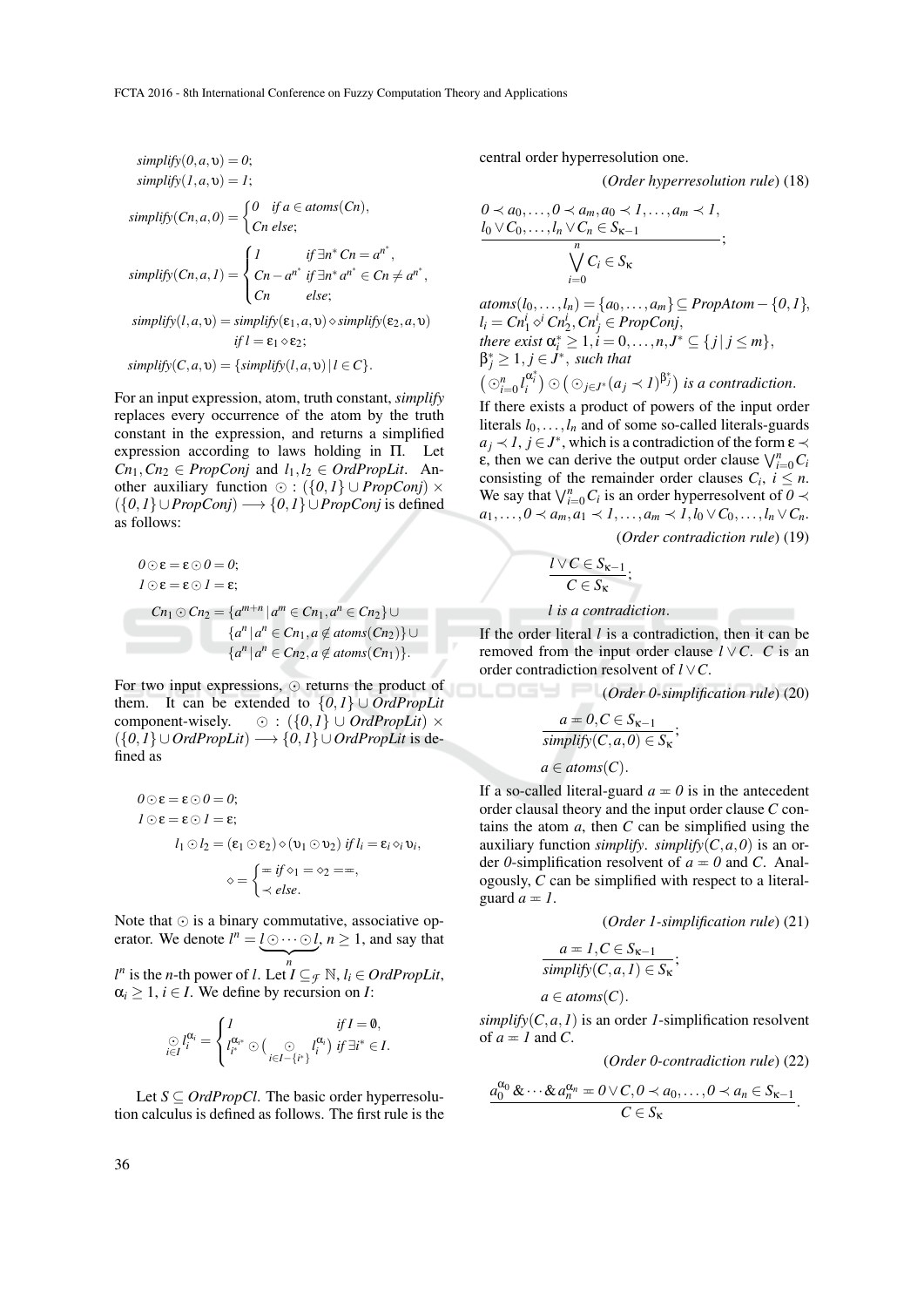*C* is an order *0*-contradiction resolvent of  $a_0^{\alpha_0}$  &  $\cdots$  &  $a_n^{\alpha_n} = 0 \vee C, 0 \prec a_0, \ldots, 0 \prec a_n$ .

(*Order 1-contradiction rule*) (23)

$$
a_0^{\alpha_0} \& \cdots \& a_n^{\alpha_n} = I \vee C, a_i \prec I \in S_{\kappa-1} ;
$$
  

$$
C \in S_{\kappa} ;
$$
  

$$
i \leq n.
$$

*C* is an order *1*-contradiction resolvent of *a*  $\alpha_0^{\alpha_0}$  &  $\cdots$  &  $a_n^{\alpha_n} = I \vee C$  and  $a_i \prec I$ . The last two rules detect a contradictory set of order literals of the form either  $\{a_0^{\alpha_0} \& \cdots \& a_n^{\alpha_n} = 0, 0 \prec a_0, \ldots, 0 \prec a_n\}$ or  $\{a_0^{\alpha_0} \& \cdots \& a_n^{\alpha_n} = 1, a_i \prec 1\}, i \leq n$ . In either case, the remainder order clause *C* can be derived. Note that all the rules are sound; for every rule, the consequent order clausal theory is a propositional consequence of the antecedent one.

Let  $S_0 = \emptyset \subseteq \text{OrdPropCl.}$  Let  $\mathcal{D} = C_1, \ldots, C_n$ ,  $C_{\kappa} \in OrdPropCl, n \geq 1$ .  $\mathcal{D}$  is a deduction of  $C_n$  from *S* by order hyperresolution iff, for all  $1 \le \kappa \le n$ ,  $C_{\kappa} \in S$ , or there exist  $1 \le j_k^* \le \kappa - 1$ ,  $k = 0, \ldots, m$ , such that  $C_{\mathbf{k}}$  is an order resolvent of  $C_{j_0^*}, \ldots, C_{j_m^*} \in S_{\mathbf{k}-1}$  using Rule (18)–(23) with respect to  $S_{\kappa-1}$ ;  $S_{\kappa}$  is defined by recursion on  $1 \leq \kappa \leq n$  as follows:

 $S_{\kappa} = S_{\kappa-1} \cup \{C_{\kappa}\} \subseteq \text{OrdPropCl}.$ 

 $\mathcal{D}$  is a refutation of *S* iff  $C_n = \Box$ . We denote

 $clo^{\mathcal{H}}(S) = \{C |$  there exists a deduction of C from S *by order hyperresolution*} HNC ⊆ *OrdPropCl*.

**Lemma 3.** Let  $S \subseteq \mathcal{F}$  *OrdPropCl.* clo<sup> $\mathcal{H}(S) \subseteq \mathcal{F}$ </sup> *OrdPropCl.*

*Proof.* Straightforward.

 $\Box$ 

**Lemma 4.** *Let*  $A = \{a_i | 1 \le i \le m\}$  ⊆ *PropAtom* −  ${0, 1}$ *,*  $S_1 = {0 \prec a_i | 1 \le i \le m}$  ∪  ${a_i \prec 1 | 1 \le m}$  $i \leq m$   $\subseteq$  *OrdPropCl,*  $S_2 = \{Cn_1^i \circ \overrightarrow{i} Cn_2^i | Cn_j^i \in$  $PropConj, 1 \leq i \leq n$   $\subseteq OrdPropCl, atoms(S_2) = A$ ,  $S = S_1 \cup S_2 \subseteq OrdPropCl$ , there not exist an applica*tion of Rule* (18) *with respect to S. S is satisfiable.*

*Proof. S* is unit. Note that an application of Rule (18) with respect to *S* would derive  $\Box$ . We denote *PropConj<sup>A</sup>* = {*Cn*|*Cn* ∈ *PropConj*,*atoms*(*Cn*) ⊆  $A$ <sup>2</sup>  $\subseteq$  *PropConj*. Let  $Cn_1, Cn_2 \in PropConj_A$  and  $Cn_2 \sqsubset Cn_1$ . We define

$$
cancel(Cn_1, Cn_2) =
$$
  
\n
$$
\{a^{r-s} | a^r \in Cn_1, a^s \in Cn_2, r > s\} \cup
$$
  
\n
$$
\{a^r | a^r \in Cn_1, a \notin atoms(Cn_2)\} \in PropConj_A.
$$

We further denote

$$
gen = \left\{ Cn_1 = Cn_2 \mid Cn_i \in PropConj_A, \text{ there exist } \right.
$$
  
\n
$$
0 \neq I^* \subseteq \{i \mid 1 \leq i \leq n\}, \alpha_i^* \geq 1, i \in I^*,
$$
  
\n
$$
Cn_1 = Cn_2 = \bigcirc_{i \in I^*} (Cn_1^i \diamond^{i} Cn_2^i)^{\alpha_i^*} \bigcup
$$
  
\n
$$
\left\{ Cn_1 \prec Cn_2 \mid Cn_i \in PropConj_A, \text{ there exist } 0 \neq I^* \subseteq \{i \mid 1 \leq i \leq n\}, \alpha_i^* \geq 1, i \in I^*,
$$
  
\n
$$
J^* \subseteq \{j \mid 1 \leq j \leq m\}, \beta_j^* \geq 1, j \in J^*,
$$
  
\n
$$
Cn_1 \prec Cn_2 = \bigcirc_{i \in I^*} (Cn_1^i \diamond^{i} Cn_2^i)^{\alpha_i^*} \bigcirc
$$
  
\n
$$
\bigcirc_{j \in J^*} (a_j \prec I)^{\beta_j^*} \bigg\}
$$

⊆ *OrdPropLit*,

$$
cnl = \{Cn_1 \diamond Cn_2 | Cn_i \in PropConj_A, \text{ there exist} \newline Cn_1^* \diamond Cn_2^* \in gen, Cn^* \in PropConj_A, \newline Cn^* \sqsubset Cn_i^*, Cn_i = cancel(Cn_i^*, Cn^*) \}
$$

⊆ *OrdPropLit*,

*clo* = *gen*∪*cnl* ⊆ *OrdPropLit*.

Then  $S_2 \subseteq \text{gen} \subseteq \text{clo}.$ 

*For all Cn* ∈ *PropConj*<sub>*A*</sub>, *Cn*  $\prec$  *Cn* ∉ *gen*, *clo*. (24) The proof is straightforward; we have that there does

not exist an application of Rule (18) with respect to *S*. *A* ∩ {*0*, *I*} ⊆ (*PropAtom* − {*0*, *I*}) ∩ {*0*, *I*} = 0.

Let  $\{0,1\}$  ⊆ *X* ⊆  $\{0,1\}$  ∪ *A*. A partial valuation *V* is a mapping  $V: X \longrightarrow [0,1]$  such that  $V(0) = 0$ and  $V(I) = 1$ . We denote  $dom(V) = X$ ,  $\{0, 1\} \subseteq$ *dom*( $\mathcal{V}$ ) ⊆ {0, *I*} ∪ *A*. We define a partial valuation  $V_1$  by recursion on  $1 \leq m$  in Table 3.

For all  $1 \leq i' \leq m$ ,  $V_1$  is a partial valuation, (25) *dom*( $V_1$ ) = {0, *I*}  $\cup$  {*a*<sub>1</sub>,...,*a*<sub>1</sub>},  $V_1 \subseteq V_1$ .

The proof is by induction on  $1 \leq m$ .

For all  $1 \leq m$ , for all  $a \in dom(\mathcal{V}_1) - \{0, 1\}$ ,  $Cn_1, Cn_2 \in PropConj_A$  and  $atoms(Cn_i) \subseteq dom(\mathcal{V}_i) - \{0,1\},$  $0 < \mathcal{V}_1(a) < 1;$ if  $Cn_1 = Cn_2 \in clo$ , then  $||Cn_1||^{\mathcal{V}_1} = ||Cn_2||^{\mathcal{V}_1}$ ; if  $Cn_1 \prec Cn_2 \in clo$ , then  $||Cn_1||^{V_1} < ||Cn_2||^{V_1}$ . (26)

The proof is by induction on  $1 \leq m$ .

 $atoms(S_1) = \{0, 1\} \cup A$  and  $atoms(S)$  = *atoms*(*S*<sub>1</sub>)∪*atoms*(*S*<sub>2</sub>) = {*0*, *I*}∪*A*. We put  $\mathcal{V} = \mathcal{V}_m$ ,  $dom(\mathcal{V}) \stackrel{(25)}{=} \{0,1\} \cup \{a_1,\ldots,a_m\} = \{0,1\} \cup A =$ *atoms*(*S*).

For all  $a \in A$ ,  $Cn_1$ ,  $Cn_2 \in PropConj_A$ ,  $0 < \mathcal{V}(a) < 1;$ if  $Cn_1 = Cn_2 \in clo$ , then  $||Cn_1||^{\mathcal{V}} = ||Cn_2||^{\mathcal{V}}$ ; if  $Cn_1 \prec Cn_2 \in clo$ , then  $||Cn_1||^{V} < ||Cn_2||^{V}$ . (27)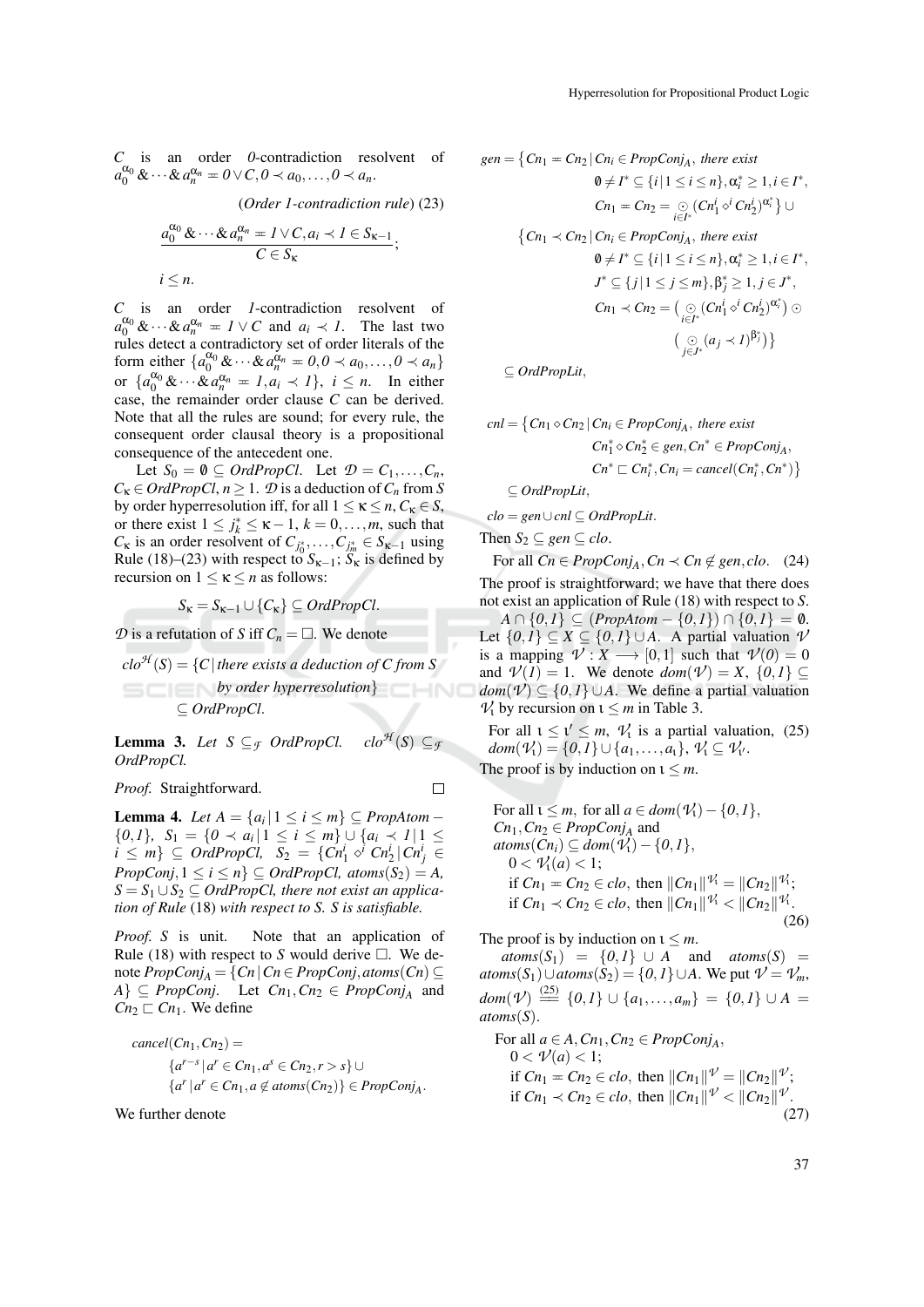$$
\mathcal{V}_{0} = \{ (0,0), (1,1) \};
$$
\n
$$
\mathcal{V}_{1} = \mathcal{V}_{1-1} \cup \{ (a_{1}, \lambda_{1}) \} \quad (1 \leq t \leq m),
$$
\n
$$
\mathbb{E}_{t-1} = \left\{ \left( \frac{\|Cn_{2}\|^{q_{t-1}}}{\|Cn_{1}\|^{q_{t-1}}}\right)^{\frac{1}{\alpha}} \left| \lim_{\text{atoms}(Cn_{i}) \leq \text{dom}(\mathcal{V}_{t-1})} \right| \cup \left( \frac{\|Cn_{2}\|^{q_{t-1}}}{\|Cn_{2}\|^{q_{t-1}}}\right)^{\frac{1}{\alpha}} \left| \lim_{\text{atoms}(Cn_{i}) \leq \text{dom}(\mathcal{V}_{t-1})} \right) \cup \left( \left( \frac{\|Cn_{2}\|^{q_{t-1}}}{\|Cn_{2}\|^{q_{t-1}}}\right)^{\frac{1}{\alpha}} \left| \lim_{\text{atoms}(Cn_{2}) \leq \text{dom}(\mathcal{V}_{t-1})} \right| \right),
$$
\n
$$
\mathbb{D}_{t-1} = \left\{ \left( \frac{\|Cn_{2}\|^{q_{t-1}}}{\|Cn_{1}\|^{q_{t-1}}}\right)^{\frac{1}{\alpha}} \left| \lim_{\text{atoms}(Cn_{i}) \leq \text{dom}(\mathcal{V}_{t-1})} \right| \right\} \cup \left\{ \left( \frac{\|Cn_{2}\|^{q_{t-1}}}{\|Cn_{1}\|^{q_{t-1}}}\right)^{\frac{1}{\alpha}} \left| \lim_{\text{atoms}(Cn_{i}) \leq \text{dom}(\mathcal{V}_{t-1})} \right| \right\},
$$
\n
$$
\mathbb{U}_{t-1} = \left\{ \left( \frac{\|Cn_{2}\|^{q_{t-1}}}{\|Cn_{1}\|^{q_{t-1}}}\right)^{\frac{1}{\alpha}} \left| \lim_{\text{atoms}(Cn_{i}) \leq \text{dom}(\mathcal{V}_{t-1})} \right| \right\},
$$
\n
$$
\lambda_{t} = \left\{ \frac{\left( \frac{\|Cn_{2}\|^{q_{t-1}}}{\|Cn_{1}\|^{q_{t-1}}}\right)^{\frac{1}{\alpha}} \left
$$

Table 3: A partial valuation  $\mathcal{V}_1$ .

The proof is by (26) for *m*.

We put  $\mathfrak{A} = \mathcal{V} \cup \{(a,0) | a \in \text{PropAtom} - \}$ *dom*( $V$ )};  $\mathfrak A$  is a valuation. Let  $l \in S$ . Then  $l \in$  $OrdPropLit$  and  $atoms(l) \subseteq atoms(S) = dom(V)$ . We get two cases for *l*.

Case 1:  $l \in S_1$ , either  $l = 0 \prec a$  or  $l = a \prec l$ . Hence,  $a \in A$ , by (27) for a, either  $\mathfrak{A}(0) = \mathcal{V}(0) = 0$  $V(a) = \mathfrak{A}(a)$  or  $\mathfrak{A}(a) = V(a) < 1 = V(1) = \mathfrak{A}(1)$ ,  $\mathfrak{A} \models l.$ 

Case 2:  $l \in S_2$ , either  $l = Cn_1 = Cn_2$  or  $l = Cn_1 \prec$ *Cn*<sub>2</sub>. Hence,  $l \in S_2 \subseteq clo$ , either  $Cn_1 = Cn_2 \in clo$ or  $Cn_1 \prec Cn_2 \in clo$ ,  $Cn_1$ ,  $Cn_2 \in PropConj_A$ , by (27) for  $Cn_1$ ,  $Cn_2$ , either  $||Cn_1||^{\mathfrak{A}} = ||Cn_1||^{\mathfrak{V}} = ||Cn_2||^{\mathfrak{V}} =$  $\|Cn_2\|^{\mathfrak{A}}$  or  $\|Cn_1\|^{\mathfrak{A}} = \|Cn_1\|^{\mathfrak{A}} < \|Cn_2\|^{\mathfrak{A}} = \|Cn_2\|^{\mathfrak{A}},$  $\mathfrak{A} \models l.$ 

So, in both Cases 1 and 2,  $\mathfrak{A} \models l$ ;  $\mathfrak{A} \models S$ ; *S* is is fiable. satisfiable.

**Lemma 5** (Reduction Lemma). Let  $A = \{a_i | i \le m\} \subseteq$ *PropAtom* − {*0,1*}*,*  $S_1 = \{0 \prec a_i | i \leq m\}$  ∪ { $a_i \prec$ 

*1* | *i* ≤ *m*} ⊆ *OrdPropCl*,  $S_2 = \{ (\bigvee_{j=0}^{k_i} C_{i,j} \circ i_j^i C_{i,j} \} \vee$  $C_i | Cn_1^i$ ,  $Cn_2^i$  ∈ *PropConj*,  $i \leq n$ } ⊆ *OrdPropCl*,  $atoms(S_2) = A$ ,  $S = S_1 \cup S_2 \subseteq OrdPropCl$  such that *for all*  $S \in Sel(\{\{j \mid j \leq k_i\}_i \mid i \leq n\})$ *, there exists an application of Rule* (18) *with respect to S*<sup>1</sup> ∪  ${Cn_1}_{S(i)}^i \circ^i_{S(i)} Cn_2^i_{S(i)} | i \leq n} \subseteq OrdPropCl$ . There ex $i$ *sts*  $\emptyset \neq I^* \subseteq \{i \mid i \leq n\}$  *such that*  $\bigvee_{i \in I^*} C_i \in clo^{\mathcal{H}}(S)$ *.* 

*Proof.* Analogous to the one of Proposition 2, (Guller, 2009). П

Let  $S \subseteq \text{OrdPropCl.}$  *S* is a guarded order clausal theory iff, for all  $a \in atoms(S) - \{0, 1\}$ , either  $a = 0 \in$ *S* or  $0 \prec a, a \prec l \in S$  or  $a = l \in S$ . Let  $l \in OrdPopLit$ and  $a \in \text{PropAtom} - \{0, 1\}$ . *l* is a guard iff either  $l =$  $a \equiv 0$  or  $l = 0 \prec a$  or  $l = a \prec l$  or  $l = a \equiv 1$ . We denote *guards*(*S*) = {*l* | *l*  $\in$  *S is a guard*}  $\subseteq$  *S*.

**Lemma 6** (Normalisation Lemma). Let  $S \subseteq \mathcal{F}$ *OrdPropCl be guarded. There exists*  $S^* \subseteq$ *f clo*<sup>*H*</sup>(*S*) *such that there exist*  $A = \{a_i | 1 \le i \le m\} \subseteq$ *PropAtom* –  $\{0,1\}$  *for some m,*  $S_1 = \{0 \prec a_i | 1 \leq$ *i* ≤ *m*}  $\cup$  {*a<sub>i</sub>*  $\prec$  *1* | 1 ≤ *i* ≤ *m*} ⊆ *OrdPropCl, S*<sub>2</sub> =  $\{\bigvee_{j=1}^{k_i} Cn_1i \circ j \circ j \cap n_2i \} | Cn_1i \circ j \circ n_2i \in PropConj, 1 \leq i \leq j$  $n$ <sup>2</sup>  $\subseteq$  *OrdPropCl for some n; and atoms*( $S_2$ ) = *A*,  $S^* = S_1 \cup S_2$ , guards $(S^*) = S_1$ ,  $S^*$  is guarded;  $S^*$  is *equisatisfiable to S.*

*Proof.* Let  $B_0 = \{b \mid b = 0 \in \text{guards}(S)\} \subseteq$  $atoms(S) - \{0, 1\}$  and  $B_1 = \{b \mid b = 1 \in \text{guards}(S)\}$ *atoms*(*S*) – {*0,1*}. Then, for all  $b \in B_0$ ,  $clo^{\mathcal{H}}(S)$  is closed with respect to applications of Rule (20); for all  $b \in B_1$ ,  $clo^{\mathcal{H}}(S)$  is closed with respect to applications of Rule (21);  $clo^{\mathcal{H}}(S)$  is closed with respect to applications of Rule (19);  $clo^{\mathcal{H}}(S)$  is closed with respect to applications of Rule (22);  $clo^{\mathcal{H}}(S)$  is closed with respect to applications of Rule (23); the order clausal theory in the antecedent is equisatisfiable to the one in the consequent of every Rule (19), (20)–(23). By Lemma 3 for *S*,  $clo^{\mathcal{H}}(S) \subseteq_{\mathcal{F}} OrdPropCl$ . We put  $S_2 =$ { $C | C = √_{j=1}^k Cn_{1j} ∘_j Cn_{2j} ∈ clo^{H}(S), Cn_{1j}, Cn_{2j} ∈$  $PropConj, atoms(C) \cap (B_0 \cup B_1) = \emptyset$   $\subseteq$  *J*  $\text{clo}^{\mathcal{H}}(S)$ ,  $A = \text{atoms}(S_2) \subseteq \text{PropAtom} - \{0,1\},\$ *S*<sub>1</sub> = { $0 \prec a | a \in A, 0 \prec a \in \text{quards}(S)$ } ∪ { $a \prec$ *I* | *a* ∈ *A*,*a* ≺ *I* ∈ *guards*(*S*)} ⊆ *S* ⊆*F clo*<sup>*H*</sup>(*S*),  $S^* = S_1 \cup S_2 \subseteq$  *f*  $clo^{\mathcal{H}}(S)$ . Hence, *guards*( $S^*$ ) =  $S_1$ . *S* ∗ is guarded; *S* ∗ is equisatisfiable to *S*.

Theorem 7 (Refutational Soundness and Completeness). Let  $S \subseteq_{\mathcal{F}} \text{OrdPropCl}$  be guarded.  $\square \in \text{clo}^{\mathcal{H}}(S)$ *if and only if S is unsatisfiable.*

*Proof.* ( $\Longrightarrow$ ) Let  $\mathfrak A$  be a model of *S* and  $C \in clo^{\mathcal H}(S)$ . Then  $\mathfrak{A} \models C$ . The proof is by complete induction on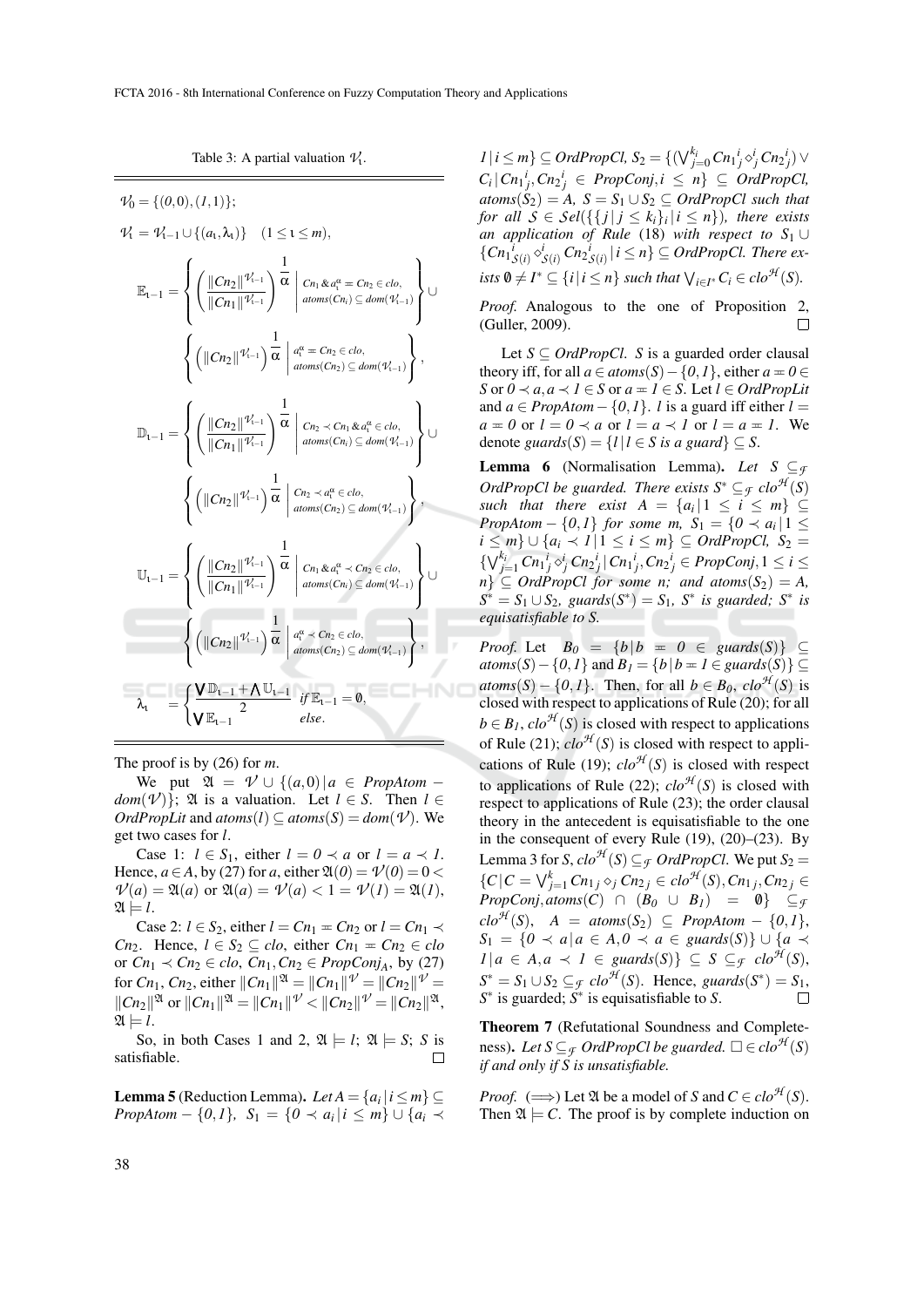the length of a deduction of *C* from *S* by order hyperresolution. Let  $\Box \in clo^{\mathcal{H}}(S)$  and  $\mathfrak A$  be a model of *S*. Hence,  $\mathfrak{A} \models \Box$ , which is a contradiction; *S* is unsatisfiable.

( $\Longleftarrow$ ) Let  $□ \notin clo^{A}(S)$ . Then, by Lemma 6 for *S*, there exists  $S^* \subseteq$   $\mathcal{F}$  *clo*<sup> $\mathcal{H}$ </sup> (*S*) such that there exist  $A = \{a_i | 1 \le i \le m\} \subseteq \text{PropAtom} - \{0, 1\}$  for some *m*, *S*<sub>1</sub> = { $0$  ≺  $a_i | 1 \le i \le m$ } ∪ { $a_i$  ≺  $1 | 1 \le i \le m$ } ⊆ *OrdPropCl*,  $S_2 = \{ \bigvee_{j=1}^{k_i} C n_1 i_j \circ j_j C n_2 i_j | C n_1 i_j, C n_2 i_j \in$ *PropConj*,  $1 \le i \le n$ }  $\subseteq$  *OrdPropCl* for some *n*; and  $atoms(S_2) = A, S^* = S_1 \cup S_2, S^*$  is equisatisfiable to  $S$ ;  $\Box \notin clo^{\mathcal{H}}(S^*)$ . We get two cases for  $S^*$ .

Case 1:  $S^* = \emptyset$ . Then  $S^*$  is satisfiable, and *S* is satisfiable.

Case 2:  $S^* \neq \emptyset$ . Then  $m, n \geq 1$ , for all  $1 \leq i \leq$ *n*,  $k_i \geq 1$ , by Lemma 5 for *S*<sup>\*</sup>, there exists  $S^* \in$  $\mathcal{S}el({\{\{j | 1 \leq j \leq k_i\}_i | 1 \leq i \leq n\}})$  such that there does not exist an application of Rule (18) with respect to  $S_1 \cup \{ Cn_1 \nvert_{S^*(i)}^i \circ^i_{S^*(i)} Cn_2 \nvert_{S^*(i)} | 1 \le i \le n \} \subseteq$ *OrdPropCl*. We put  $S'_2 = \{Cn_1{}^i_{\mathcal{S}^*(i)} \diamond^i_{\mathcal{S}^*(i)} Cn_2{}^i_{\mathcal{S}^*(i)} \, | \, 1 \leq i \leq j \}$  $i \le n$ <sup>}</sup> ⊆ *OrdPropCl*,  $A' = atoms(S'_2)$  ⊆ *F PropAtom* −  $\{0,1\}, S'_1 = \{0 \prec a | 0 \prec a \in S_1, a \in A'\} \cup \{a \prec a \in S_1, a \in S_1\}$ *1* |  $a \prec I \in S_1, a \in A'$ } ⊆*F OrdPropCl*,  $S' = S'_1 \cup S'_2$  ⊆ *OrdPropCl.* Hence,  $atoms(S'_2) = A'$ ,  $S'_1 \subseteq S_1$ ,  $S' = S'_2$  $S_1' \cup S_2' \subseteq S_1 \cup S_2'$ , there does not exist an application of Rule (18) with respect to  $S'$ ; by Lemma 4 for  $S'$ ,  $S'$ is satisfiable;  $S_1 \cup S_2'$  is satisfiable;  $S^*$  is satisfiable; S is satisfiable.

So, in both Cases 1 and 2, *S* is satisfiable. The theorem is proved. □

Let  $S \subseteq S' \subseteq OrdPropCl$ . *S'* is a guarded extension of *S* iff *S*<sup> $\prime$ </sup> is guarded and minimal with respect to  $\subseteq$ .

**Theorem 8** (Satisfiability Problem). Let  $S \subseteq \mathcal{F}$ *OrdPropCl. S is satisfiable if and only if there exists a guarded extension*  $S' \subseteq \mathcal{F}$  *OrdPropCl of S which is satisfiable.*

*Proof.* ( $\implies$ ) Let *S* be satisfiable and 2*l* be a model of *S*. Then *atoms(S)*  $\subset \tau$  *PropAtom.* We put of *S*. Then  $atoms(S) \subseteq$ *f PropAtom*. *S*<sub>1</sub> = {*a* = *0*|*a* ∈ *atoms*(*S*) – {*0*,*1*}, $\mathfrak{A}(a) = 0$ } ∪ {*0* ≺ *a*|*a* ∈ *atoms*(*S*)− {*0*,*1*},0 < A(*a*) < 1} ∪ {*a* ≺ *1* |  $a \in atoms(S) - \{0, 1\}, 0 < \mathfrak{A}(a) < 1\} \cup \{a = 1 | a \in A\}$ *atoms*(*S*) − {0,*1*}, $\mathfrak{A}(a) = 1$ } ⊆*F OrdPropCl* and *S'* = *S*<sub>1</sub> ∪ *S* ⊆ *f OrdPropCl*. Hence, *S*<sup>'</sup> is a guarded extension of *S*, for all  $l \in S_1$ ,  $\mathfrak{A} \models l$ ;  $\mathfrak{A} \models S_1$ ;  $\mathfrak{A} \models S'$ ; *S'* is satisfiable.

 $(\Leftarrow)$  Let there exist a guarded extension  $S' \subseteq g$ *OrdPropCl* of *S* which is satisfiable. Then  $S \subseteq S'$  is satisfiable. The theorem is proved.  $\Box$ 

**Corollary 9.** *Let*  $n_0 \in \mathbb{N}$ ,  $\phi \in \text{OrdPropForm}_{\emptyset}$ ,  $T \subseteq \mathcal{F}$  $OrdPropForm_{\emptyset}$ . There exist  $J_T^{\emptyset} \subseteq_{\mathcal{F}} \{ (i,j) \mid i \geq n_0 \}$  and

 $S_T^{\phi} \subseteq_{\mathcal{F}} \mathit{OrdPropCl}_{\{\tilde{a}_{\tilde{j}}\mid \tilde{j}\in J_T^{\phi}\}}$  such that  $T \models \phi$  *if and only if, for every guarded extension*  $S' \subseteq \mathcal{F}$  *OrdPropCl*  $of S_T^{\phi}, \Box \in clo^{\mathcal{H}}(S').$ 

*Proof.* An immediate consequence of Theorems 2, 7, and 8.  $\Box$ 

We illustrate the solution to the deduction problem with an example. We show that  $\phi = (0 \prec c) \& (a \& c \prec$  $b \& c$ )  $\rightarrow a \prec b \in \text{Ord}$ PropForm is a tautology using the proposed translation to clausal form and the order hyperresolution calculus. Let  $\nu$  be a valuation. Let there exist  $p^* \in \{a, b, c\}$  and  $\mathcal{V}(p^*) \in$  $\{0,1\}$ . Then  $\nu \models \phi$ . Hence, it suffices to examine the case that for all  $p \in \{a, b, c\}$ ,  $0 < \mathcal{V}(p) < 1$ . We put  $S_0 = \{0 \prec a, a \prec 1, 0 \prec b, b \prec 1, 0 \prec c, c \prec$ *1*}. Let there exist  $p^* \in {\{\tilde{a}_5, ..., \tilde{a}_7, \tilde{a}_{10}, ..., \tilde{a}_{13}\}}$ and  $\mathcal{V}(p^*) \in \{0,1\}$ . Then  $\mathcal{V} \not\models S_0 \cup S^{\phi}$ . Hence, it suffices to examine the case that for all  $p \in$  ${\{\tilde{a}_5, ..., \tilde{a}_7, \tilde{a}_{10}, ..., \tilde{a}_{13}\}, 0 < \mathcal{V}(p) < 1$ . We put *S*<sub>1</sub> = *S*<sub>0</sub> ∪ {*0* ≺  $\tilde{a}_i$  | *i* ∈ {5,...,7,10,...,13}} ∪ { $\tilde{a}_i$  ≺ *1*|*i* ∈ {5,...,7,10,...,13}}. Let  $\mathcal{V}(\tilde{a}_0) = 1$ . Then  $\nu \not\models {\{1\}} \subseteq S_1 \cup S^{\phi}$ . Let  $\nu(\tilde{a}_0) < 1$ . Then, from [16] and [17],  $\mathcal{V}(\tilde{a}_2) \in \{0, 1\}$ , from [6],  $\mathcal{V}(\tilde{a}_3) = 1$ , from  $[4], \mathcal{V}(\tilde{a}_1) = \mathcal{V}(\tilde{a}_4),$  from [8] and [9],  $\mathcal{V}(\tilde{a}_4) \in \{0,1\},$ *V*( $\tilde{a}_1$ ) ∈ {0,1}, from [3],  $\tilde{\nu}(\tilde{a}_2) < \tilde{\nu}(\tilde{a}_1)$ ,  $\tilde{\nu}(\tilde{a}_2) =$ 0,  $\mathcal{V}(\tilde{a}_4) = \mathcal{V}(\tilde{a}_1) = 1$ , from [2],  $\mathcal{V}(\tilde{a}_1) \cdot \mathcal{V}(\tilde{a}_0) =$ *V*( $\tilde{a}_2$ ), *V*( $\tilde{a}_0$ ) = *V*( $\tilde{a}_2$ ) = 0. We put *S*<sub>2</sub> = *S*<sub>1</sub> ∪ { $\tilde{a}_0$  =  $0, \tilde{a}_1 = 1, \tilde{a}_2 = 0, \tilde{a}_3 = 1, \tilde{a}_4 = 1$ . In Table 4, we derive [21], [23] from  $S_2 \cup S^{\phi}$ . Let  $V(\tilde{a}_8) = 0$ . Then  $\nu \not\models \{0 \prec \tilde{a}_{10}, 0 \prec \tilde{a}_{11}, [10]\} \subseteq S_2 \cup S^{\phi}$ . Let  $\nu(\tilde{a}_8) =$ 1. Then  $\mathcal{V} \not\models {\overline{a}}_{10} \prec 1, {\overline{a}}_{11} \prec 1, [10] \subseteq S_2 \cup S^{\phi}$ . Let  $\mathcal{V}(\tilde{a}_9) = 0$ . Then  $\mathcal{V} \not\models \{0 \prec \tilde{a}_{12}, 0 \prec \tilde{a}_{13}, [13]\} \subseteq$  $S_2 \cup S^{\phi}$ . Let  $V(\tilde{a}_9) = 1$ . Then  $V \not\models {\tilde{a}}_{12} \prec I, \tilde{a}_{13} \prec$ *1*,[13]} ⊆ *S*<sub>2</sub> ∪ *S*<sup> $\phi$ </sup>. We put *S*<sub>3</sub> = *S*<sub>2</sub> ∪ {*0* ≺  $\tilde{a}_8$ , *0* ≺  $a_9, a_8 \lt 1, a_9 \lt 1$ . In Table 4, we get a refutation of  $S_3 \cup S^{\phi}$ . We conclude that there exists a refutation of every guarded extension of  $S^{\phi}$ ; by Corollary 9 for  $\phi$ ,  $S^{\phi}$ ,  $\phi$  is a tautology.

#### 5 CONCLUSIONS

We have generalised the hyperresolution principle to the propositional product logic. We have proposed translation of a formula to an equivalent satisfiable finite order clausal theory. Order clauses are finite sets of order literals of the augmented form:  $\epsilon_1 \diamond \epsilon_2$  where  $\varepsilon_i$  is either the truth constant  $\theta$  or  $I$  or a conjunction of powers of propositional atoms, and  $\diamond$  is the connective  $=$  or  $\prec$ .  $=$  and  $\prec$  are interpreted by the standard equality and strict order on [0,1], respectively. We have devised a hyperresolution calculus over order clausal theories. The calculus is refutation sound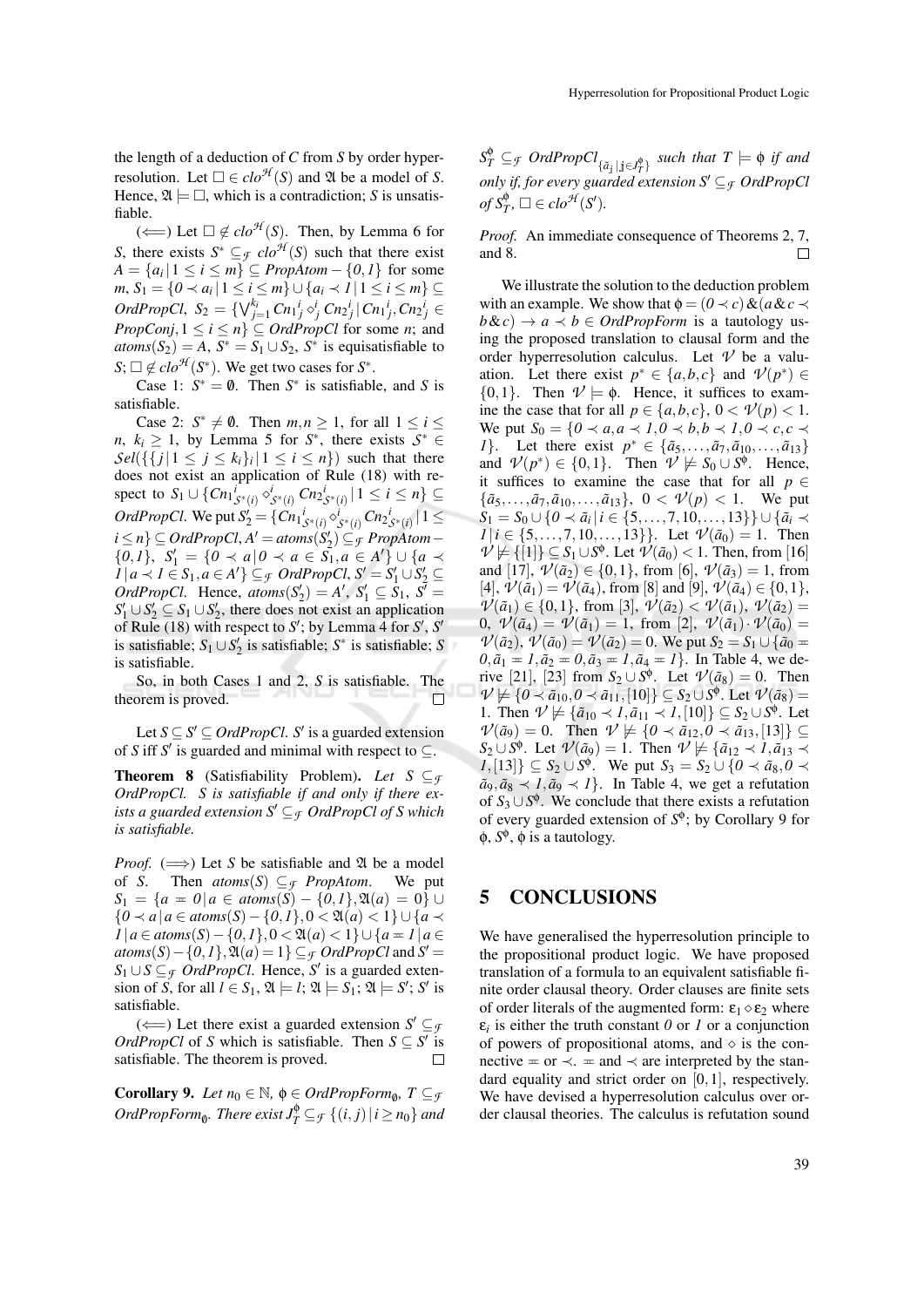Table 4:  $\phi = (0 \prec c) \& (a \& c \prec b \& c) \rightarrow a \prec b.$ 

$$
\Phi = (0 \prec c) \& (a \& c \prec b \& c) \rightarrow a \prec b
$$
\n
$$
\left\{ \frac{\partial_0 \prec 1}{\partial_0} \frac{\partial_0 \prec 0}{\partial_0} \& \frac{\partial_0 \prec 0}{\partial_0} \frac{\partial_0 \prec 0}{\partial_0} \& \frac{\partial_0 \prec 0}{\partial_0} \right\} \right\}
$$
\n(9)\n
$$
\left\{ \frac{\partial_0 \prec 1}{\partial_0} \frac{\partial_0 \prec 0}{\partial_0} \& \frac{\partial_0 \prec 0}{\partial_0} \& \frac{\partial_0 \prec 0}{\partial_0} \& \frac{\partial_0 \prec 0}{\partial_0} \& \frac{\partial_0 \prec 0}{\partial_0} \& \frac{\partial_0 \prec 0}{\partial_0} \& \frac{\partial_0 \prec 0}{\partial_0} \& \frac{\partial_0 \prec 0}{\partial_0} \& \frac{\partial_0 \prec 0}{\partial_0} \& \frac{\partial_0 \prec 0}{\partial_0} \& \frac{\partial_0 \prec 0}{\partial_0} \& \frac{\partial_0 \prec 0}{\partial_0} \& \frac{\partial_0 \prec 0}{\partial_0} \& \frac{\partial_0 \prec 0}{\partial_0} \& \frac{\partial_0 \prec 0}{\partial_0} \& \frac{\partial_0 \prec 0}{\partial_0} \& \frac{\partial_0 \prec 0}{\partial_0} \& \frac{\partial_0 \prec 0}{\partial_0} \& \frac{\partial_0 \prec 0}{\partial_0} \& \frac{\partial_0 \prec 0}{\partial_0} \& \frac{\partial_0 \prec 0}{\partial_0} \& \frac{\partial_0 \prec 0}{\partial_0} \& \frac{\partial_0 \prec 0}{\partial_0} \& \frac{\partial_0 \prec 0}{\partial_0} \& \frac{\partial_0 \prec 0}{\partial_0} \& \frac{\partial_0 \prec 0}{\partial_0} \& \frac{\partial_0 \prec 0}{\partial_0} \& \frac{\partial_0 \prec 0}{\partial_0} \& \frac{\partial_0 \prec 0}{\partial_0} \& \frac{\partial_0 \prec 0}{\partial_0} \& \frac{\partial_0 \prec 0}{\partial_0} \& \frac{\partial_0 \prec 0}{\partial_0} \& \frac{\partial_0 \prec 0}{\partial_0} \&
$$

 $S^{\phi} =$